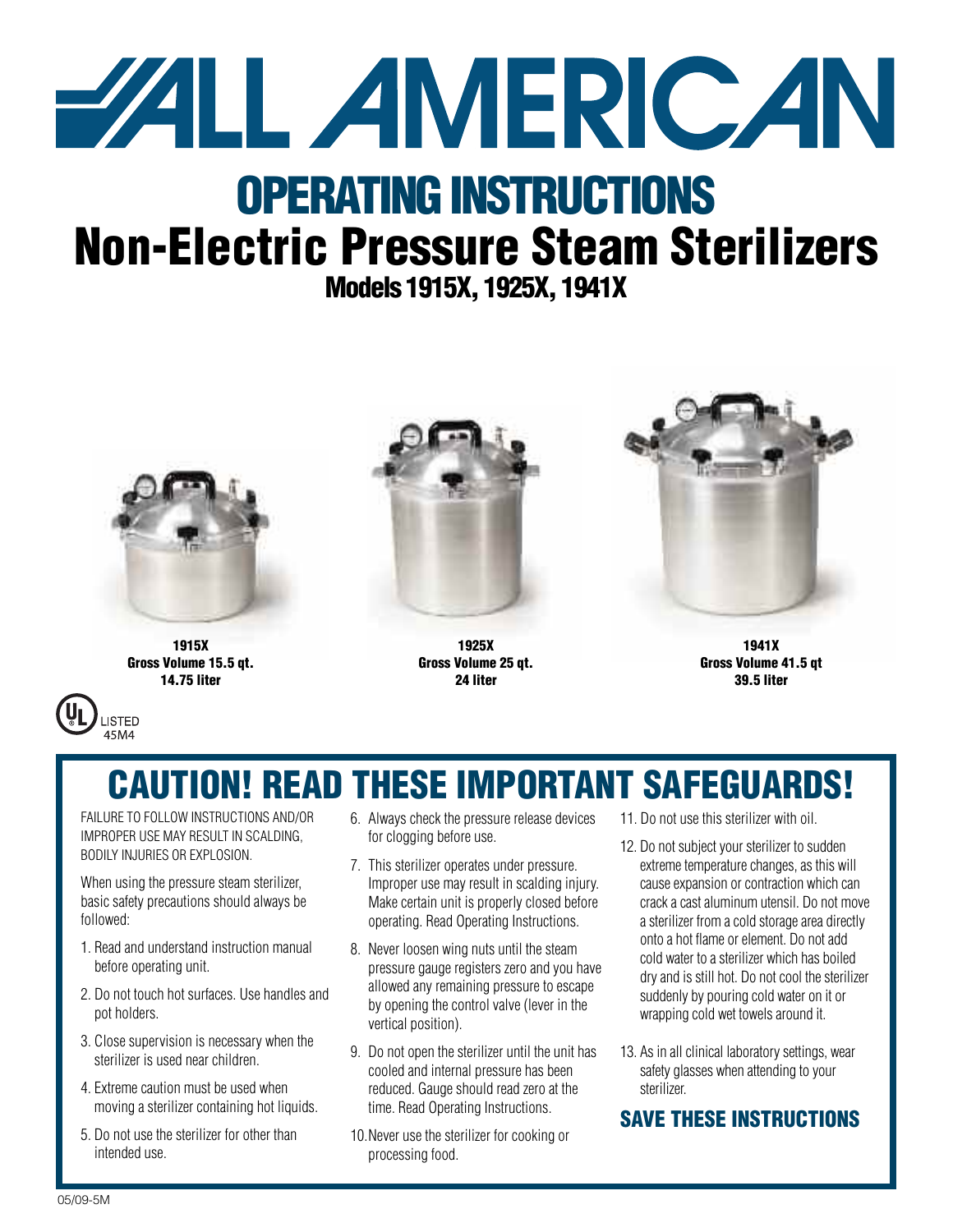## **Operating Instructions for Non-Electric Pressure Steam Sterilizers**

# **IMPORTANT: DO NOT OPERATE THIS PRESSURE STEAM STERILIZER UNTIL YOU HAVE THOROUGHLY READ THESE OPERATING INSTRUCTIONS.**

## **CLEANING**

When you are done using your sterilizer, you need to empty the water from the unit, rinse thoroughly and dry completely. This procedure needs to be done daily. Do not leave water in the unit overnight. Rinse thoroughly between water changes. Store your sterilizer in a dry area. On your next use, fill the sterilizer with clean distilled water. Distilled water is the recommended water. If distilled water is not available, then you may use your local water. If your local water supply contains lime or high levels of minerals, the unit will require periodic cleaning to remove and prevent the buildup of deposits.

Units should be cleaned whenever there is a buildup of lime or mineral deposits. After many cycles, a white deposit may begin to form on the bottom of the sterilizer. We recommend cleaning with a lime remover. Manufacturers of coffee makers have cleaning solutions which may be used. There are also solutions available at your local hardware and drug stores that can be used to clean aluminum. Follow the manufacturer's instructions and make up a solution of the cleaner, filling your sterilizer above the standard operating level. Let the sterilizer stand a few minutes then rinse thoroughly. You may have to repeat this procedure a few times to fully remove the lime and mineral deposits from your sterilizer.

### **Never heat the sterilizer when filled with a cleaning solution.**



You may also use standard white vinegar to clean your sterilizer. Fill your sterilizer above the standard operating level with vinegar and let it stand a few minutes then rinse thoroughly. You may have to repeat this procedure a few times to fully remove the lime and mineral deposits from your sterilizer.

### **Elevation above sea level.**

At altitudes greater than sea level, settings need to be adequately adjusted to compensate for the effect of altitude on the boiling point of water. We suggest you increase pressure by 0.5psi for every 1000 ft. of elevation above sea level.

| City Altitude | <b>Steam Pressure Required</b> |
|---------------|--------------------------------|
| Sea level     | 15-17 psi                      |
| 2000 ft       | 16-18 psi                      |
| 4000 ft       | 17-19 psi                      |
| 6000 ft       | 18-20 psi                      |
| 8000 ft       | 19-21 psi                      |
| 10,000 ft     | 20-22 psi                      |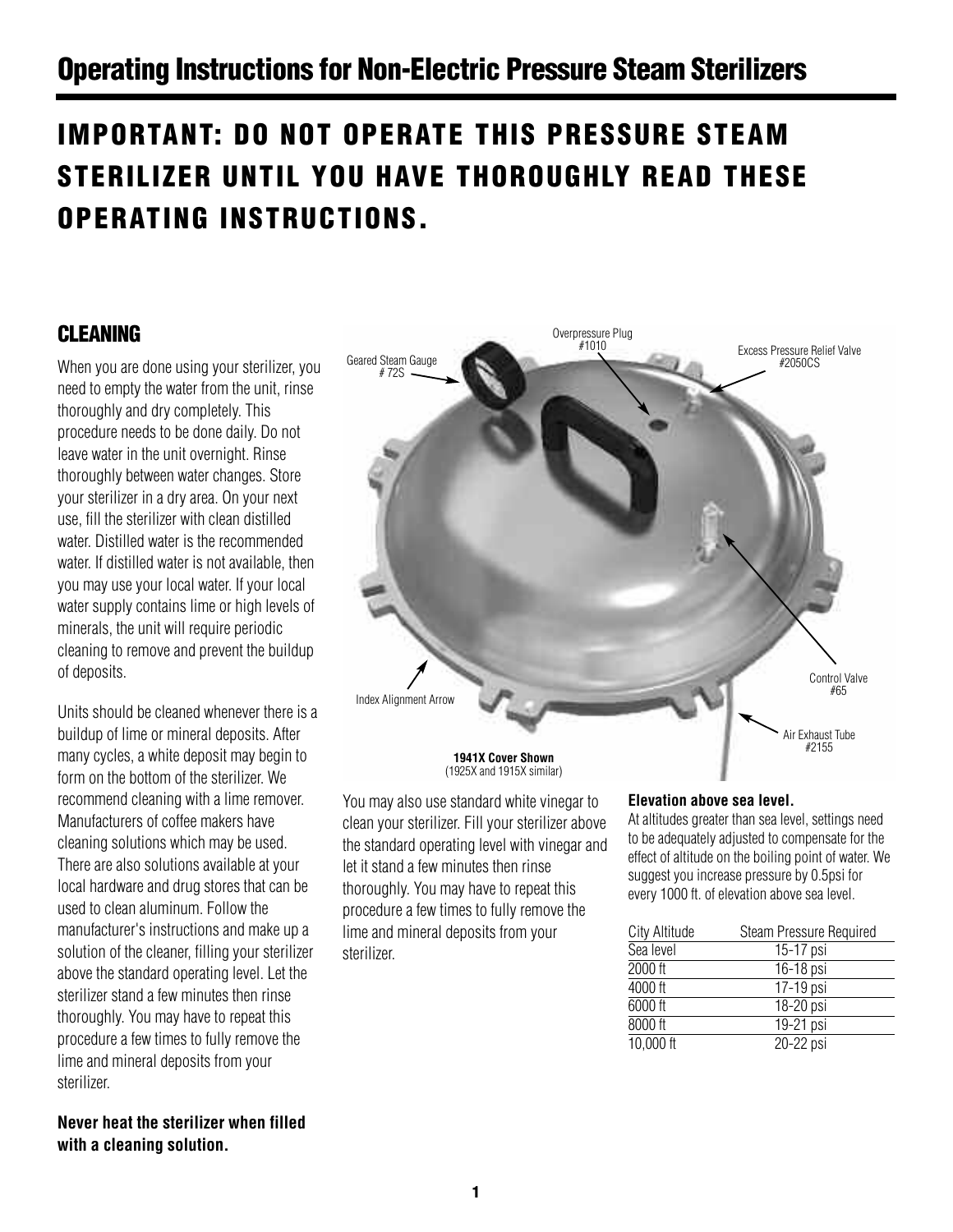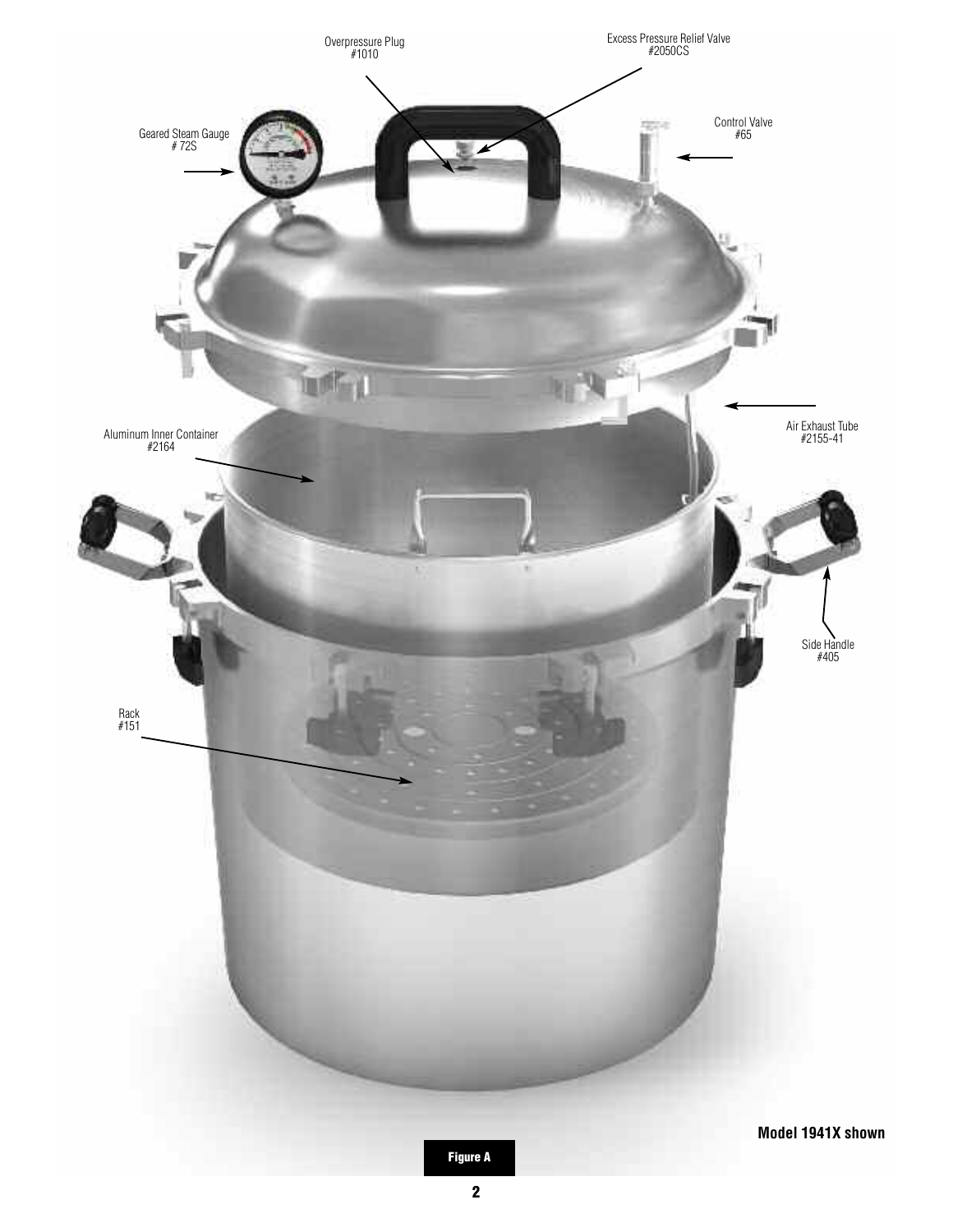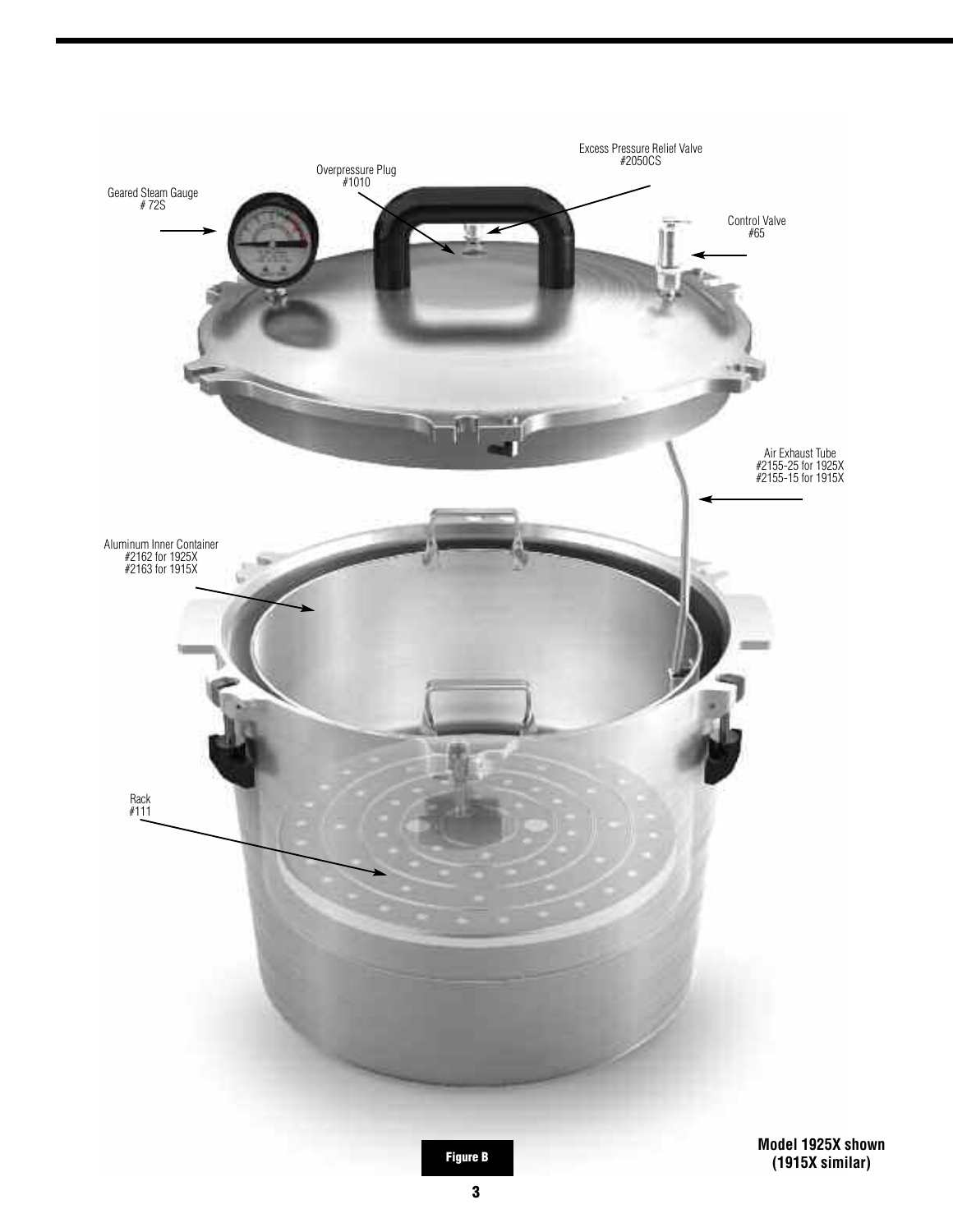### **OPERATION**



### 1. **LUBRICATE METAL-TO-METAL**

**SEAL.** Apply lubrication to the point or edge where side wall and bevel meet on the inside of bottom (See Fig. 1 where arrow tip is pointing). The bevel is not the seat; only the point or edge where bevel meets the wall. We recommend using a high temperature lubricant such as a high vacuum grease. Only a thin film is required. Excess amounts may cause leakage or gumming. Most scientific supply houses have sterilizer lubricant. There are many brands available. As a substitute, you may also use petroleum jelly or mineral oil.

2. Remove the cover from sterilizer by loosening the bakelite wing nuts in a counter-clockwise motion. Always undo two opposite wing nuts at a time. Next, remove inner container from the sterilizer. (see Figure A, page 2) Pour clean water (distilled is preferred) into the sterilizer bottom (large outer pot) to a depth of not less than 3⁄4 of an inch nor more than 1 inch. Place inner container rack (see Figure A, page 2) into the bottom of the container (see Figure A, page 2) with the lip or edge side downward. The purpose of the inner container rack is to provide an air space in the bottom of the container so that air may circulate freely. Place articles to be sterilized inside the container. (Be sure to arrange items so that the free circulation of steam can occur during sterilization.) You may wish to place a towel or cloth on top of the items in the

container to absorb any moisture which may drip down from the cover. Then place packed container into the sterilizer. Make certain that the air exhaust tube channel (located on the inside of the container) is in position on the right side of the container when it is placed in the unit. This is necessary so that when the cover is placed on the unit you can guide the air exhaust tube (Part No. 2155) (see Figure A, page 2) into the channel.

### 3. **Place sterilizer cover on unit, making sure that the index alignment arrow on the cover aligns with index line/arrow on side of**

**bottom.** *Make certain when placing the cover on the unit that the flexible tube is inserted into the guide channel on the inside wall of the aluminum container.* It is helpful to place the container in the unit with the guide channel on the right hand side as you face the unit. Tighten the wing nuts on the cover evenly, always tightening down two opposite wing nuts at one time. This will draw the cover down evenly and assure a proper seal. NEVER USE A WRENCH OR ANY MECHANICAL DEVICE TO TIGHTEN WING NUTS. NEVER HAMMER OR STRIKE THE WING NUTS OR COVER WHILE OPENING OR CLOSING.

4. Place unit on heat source. If the water you have placed in the unit is cold, it will require approximately 35 minutes before steam begins escaping from the control valve. Since it requires more time to bring cold water up to operating temperature than it takes warm or hot water, you can reduce this time factor by:

A. Pouring in hot water in place of cold, or

B. Pouring in cold water and then turning on the heat source so that the water is getting warmed prior to your beginning the sterilization procedure



In both cases, observe the proper water level.

- 5. Open CONTROL VALVE (See Fig. 2) by placing valve lever in an upright position. The steam generated at the bottom of the sterilizer will travel around the outside of the container and then down through the material in the container to the bottom and force the air from the bottom of container up through the flexible air exhaust tube and out of the control valve. **It is important that the steam be permitted to escape vigorously from the unit for at least seven minutes, or until you see a continuous flow of steam, and then you may close the control valve.** This process of permitting the steam to escape is called EXHAUSTING and is necessary to remove the air trapped in the unit. **The greatest cause of sterilization failure is the trapping of air in the material being sterilized. Trapped air cannot escape. It is imperative that all trapped air be exhausted.** With the control valve in the closed position (See Fig. 3), pressure will rise inside the sterilizer and will be indicated on the pressure gauge. When pressure gauge reaches 17-19 pounds, reduce heat as necessary to maintain constant pressure of 17-19 pounds within the unit.
- 6. STERILIZATION PERIOD. The sterilization period begins when the pressure steam gauge needle registers in the green sterilization band shown on the face of the gauge. The sterilization pressure range is 17-21 PSI. AT THIS TIME YOU BEGIN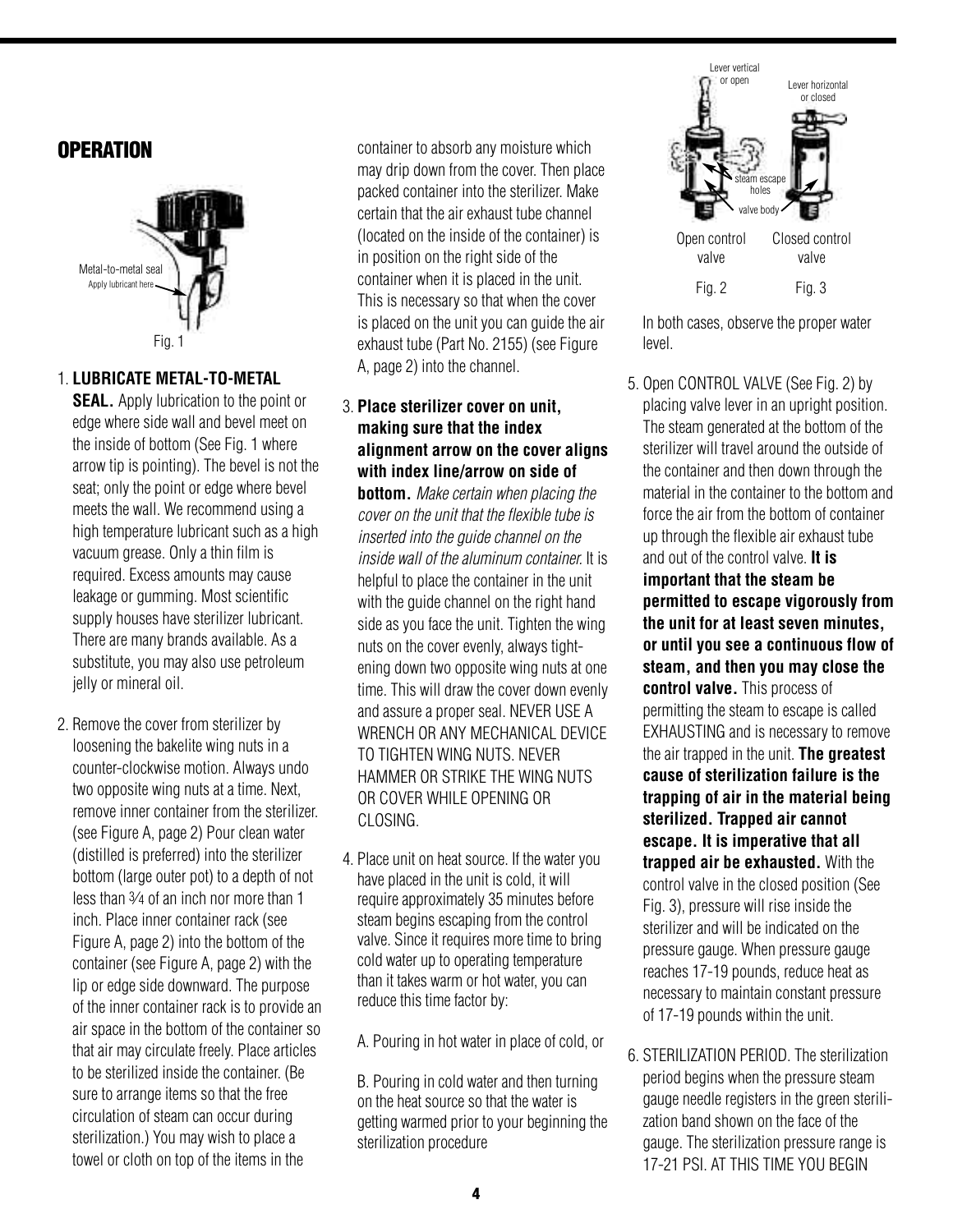### THE TIMING OF THE STERILIZATION CYCLE AND CONTINUE TIMING FOR NOT LESS THAN 35 MINUTES.

7. At the end of the sterilization period, turn off the heat source and move the lever on the control valve to an upright (vertical) position so that the steam is permitted to escape. When the lever is in an upright position, the steam will escape at maximum. To avoid touching the hot lever, you may use any object such as a pencil or hot pad, etc., to move the lever from the closed to open (vertical) position. When the pressure gauge indicates zero, loosen the wing nuts evenly by turning two opposite wing nuts counter-clockwise at one time. The wing nuts, side handles and top handle will be hot. Always use hot pads when handling. Having removed all wing nuts from the slots in the cover, you may lift the cover slightly and turn the cover counterclockwise for easy removal. **When removing the cover, always tilt and angle the cover away from yourself or any other people in the area to prevent injury from the hot steam.**

In the event your cover sticks, use a large standard screwdriver to pry the top loose. Place the end of the screwdriver at an angle between the cover and bottom near a wing nut assembly. Do not go straight in with the screwdriver or you will damage the metal-to-metal seal. Gently pry upward using the screwdriver as a lever. Continue to pry upward at each wing nut assembly area uniformly so that the cover is raised evenly. In most cases, the cover should come off rather quickly. If you need further assistance, please read metal-to-metal seal maintenance instructions on this page.

The inner container may then be removed from sterilizer for unloading. Use hot pads when removing.

To start another sterilization cycle, repeat procedure as outlined.

If the sterilizer is not going to be used again, before putting the unit away, all water should be emptied from the unit and the unit be thoroughly dried inside. It is recommended that the water be poured out of the unit while the bottom is still warm. The heat will help dry the unit if you leave the cover off for 15 minutes before placing the cover on the unit for storage. For storage purposes, it is only necessary to slightly tighten the wing nuts enough to hold the cover on the bottom. When storing, it is recommended that the control valve be left in a vertical



position to permit air to circulate into the bottom.

## **MAINTENANCE:**

1. METAL-TO-METAL SEAL. (See Fig. 1) Periodically check your seal. The metalto-metal seal must be lubricated periodically (as stated in the instructions) to prevent the cover from sticking to the bottom because of dryness or lack of lubrication. If the sterilizer is operated without any lubricant, this could result in severe damage to the metal-to-metal seal and make it very difficult to remove the cover in some cases, and also become very difficult to maintain a steam-tight seal. It is recommended that a small amount of high temperature lubricant, such as high vacuum grease, be applied every third or fourth use. The metal-tometal seal must not be permitted to become dry. It is also important to wipe off the metal-to-metal seal by using a clean towel to remove any build-up of foreign material or particles trapped in the lubricant. To remove any build-up of

hardened lubricant on the seal, use 0000 grade steel wool in a circular motion around the metal-tometal seal.



2. PRESSURE GAUGE, PART NO. 72S. (See Fig. 4) Do not immerse the pressure gauge in water when cleaning the unit. The pressure gauge normally does not require any maintenance except to make certain the opening into the gauge on the underside of the cover is open and free of any foreign matter. If the gauge is ever dropped, the unit should not be used until the gauge has been checked to



make sure that it is functioning properly. If your gauge needs to be checked, take it to a local scientific supply house.

3.CONTROL VALVE, PART NO. 65. (See Fig. 2 & 3) To ensure long life and proper operation of the control valve, periodic cleaning is recommended. To clean,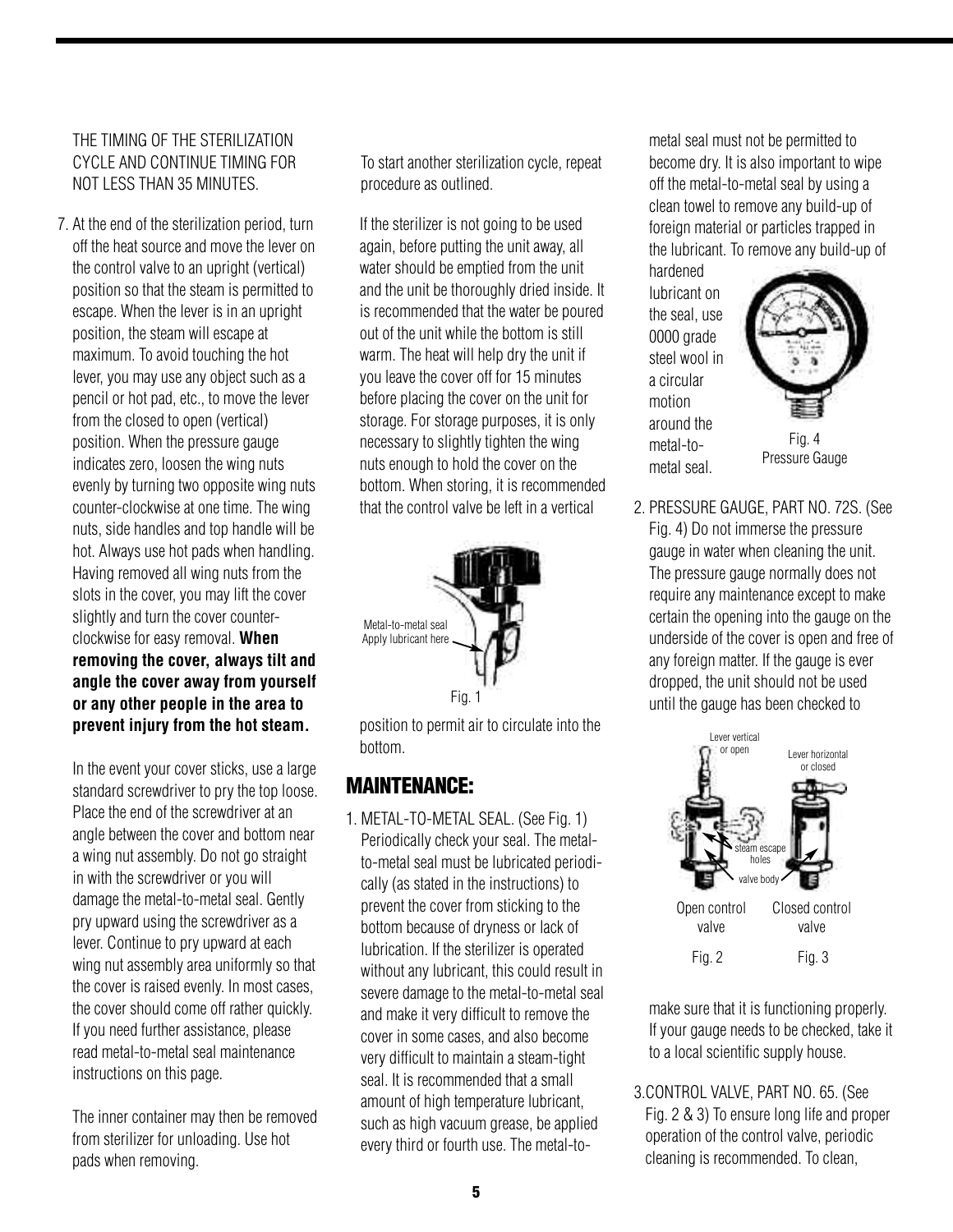unscrew the "knurled top" portion and clean thoroughly in hot soapy water. If any foreign material has built up inside the unit, clean the ball and seat using a solvent such as acetone or a similar product. Be sure to clean the control valve in hot soapy water once again after using any solvent.

In the event that you are unable to properly clean any buildup of foreign material in your control valve, then it is recommended that the control valve be



Fig. 5

discarded and replaced with a new control valve.

- 4. AIR EXHAUST TUBE, PART NO. 2155. (See Fig. 5) It is essential that the air exhaust tube be frequently checked to make sure that air passes freely through it. We recommend that you blow air through the air exhaust tube at least once a month to make certain it is not blocked or plugged with any foreign material. The air exhaust tube is not part of the control valve and can be removed separately from the cover in the event that it is blocked. Clean out the air exhaust tube by using a small diameter wire, running it through the entire length of the tube several times. If you notice a buildup of any foreign material on the inside of the air passage or a buildup of any corrosion on the inside of the air passage, then it is recommended that you discard this tube and replace it with a new air exhaust tube.
- 5. EXCESS PRESSURE RELIEF VALVE, PART NO. 2050CS. (See Fig. 6) This sterilizer is equipped with a new type of excess pressure relief valve. It is

designed for longer, maintenance-free service; however, we do recommend that the valve be replaced every three years in normal service. The valve is designed to release pressure



at 26 PSI (plus/minus 1 PSI). Each valve is equipped with a deflector cap which will direct any steam released in a downward direction. Also it is possible to manually release steam and pressure in this unit by simply grasping the deflector cap and pulling upwards slightly. The deflector cap will be hot. Always use hot pads when handling. This will instantly release pressure inside the unit until you release the cap and the valve, at which time the valve instantly reseals, thereby stopping any further pressure from escaping.

6. OVERPRESSURE PLUG, PART NO. 1010. This ALL-AMERICAN Sterilizer is equipped with an additional safety device which is the Overpressure Plug, Part No. 1010. The purpose of the overpressure plug is to offer an extra margin of safety whenever the sterilizer is used. The overpressure plug is designed to release pressure in the range of 30 to 50 PSI.

The overpressure plug is made from silicone and is red in color and is found on the top surface of the sterilizer cover, located directly to the rear of the top handle, in front of Part No. 2050CS Excess Pressure Relief Valve. See Figure A (page 2) and Figure 7.

For the most efficient results and best possible performance, it is recommended that you replace the overpressure plug every 6 months. It should always be replaced whenever it becomes hard or deformed.

At least every month during period of use, the opening in the cover where the overpressure plug fits should be checked to determine that no foreign material, residue, or buildup of grease is present, and the opening be cleaned with hot soapy water (a toothbrush is helpful) to maintain a clean opening. This cleaning/inspection is in addition, of course, to normal daily cleaning performed after using the unit.

The overpressure plug can be removed for cleaning using fingers to pull it out of its opening from the underside of the cover. Before you re-install the overpressure plug, check the opening in the cover to be sure that it is absolutely free of any foreign material or grease/residue buildup. After cleaning, reinsert the overpressure plug by pushing the round top side into the opening from the underside of the cover. When the overpressure plug is correctly in position, the indented portion will be visible from



the underside of the cover. Be certain to check after inserting plug that the round top of plug and top lip are fully thru the opening and that the top lip is not folded under. See Figure 7.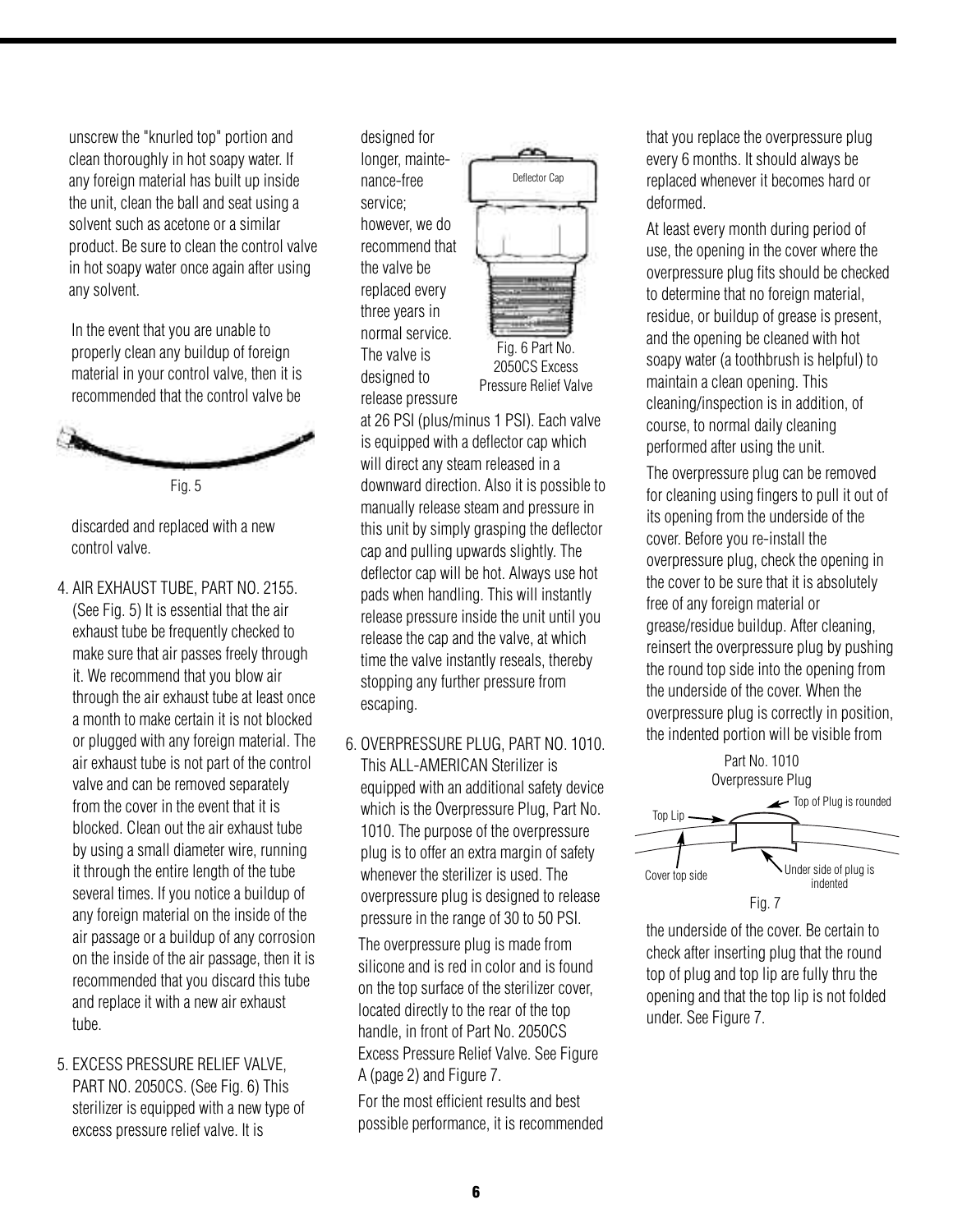# **Works**

### **Closed**



Resilient seal design prevents leakage. Sealing efficiency increases with increased pressure up to cracking pressure. Metal-to-metal seat on low pressure side supports spring load, prevents sticking.

## **Open**



When system pressure overcomes spring force, poppet opens, momentarily exposing variable orifice between poppet and body to pass increasing flow with minimum pressure rise without blowdown.

## **Resealing**

Resilient seal automatically establishes line of contact with spherical seat. Seal provides dead tight reseal very close to cracking pressure.

**Operating characteristics** of the No. 2050CS excess pressure relief valve are:

- A. Zero leakage to 95-98% of cracking pressure.
- B. Increased sealing efficiency as pressure increases. Resilient "Q" ring seal is forced against metal seat as pressure increases up to set cracking pressure.
- C. Cracking pressure accuracy. Valves are preset to required cracking pressure of 26 PSI.

# **IMPORTANT STERILIZATION FACTS How Part No. 2050CS**

Steam is an ideal sterilizing agent since it kills microbes quickly, and steam has the additional important property of self-caused forced penetration. A large volume of steam condenses to a very small volume of water and more steam is drawn in to replace it. This causes excellent penetration of fabrics and some papers and plastic films. *Hot air or sterilizing gases do not approach steam in their ability to penetrate*.

The greatest cause of sterilization failure is the trapping of air in the material being sterilized so that it cannot escape. When this happens, the air forms a cool air pocket which has a lower temperature than the surrounding steam. It can also form an air-steam mixture which has a lower temperature than the pure steam. The most frequent causes for this failure are dressing packs wrapped too tightly, made too large, failure to turn basins and other metal or glass containers onto their sides, and failure to properly follow the directions as to current sterilizer operation and maintenance. (Refer to Item 5, page 4, regarding "exhausting" to remove trapped air.)

It is essential that all sterilizers be regularly checked for proper steam penetration to the center of the load. Since the first sign of sterilization failure is a drop in the temperature at the *center* of the dressing pack or sterilizer load, it is recommended that a temperature measuring device be used at the center of each pack or load of instruments. Indicating tape or strips are no substitute for the self-contained types as…"melt indicator inside a small glass vial," as temperature accuracy is essential. The pressure gauge on the sterilizer indicates the approximate temperature at the *exhaust line*, not at the center of the packs. The gauge cannot indicate the presence of trapped air, therefore, center-of-pack controls or vials are recommended. Different types and brands of sterilization indicators are available from your hospital supply or scientific supply dealer.

### PRESSURE GAUGE

ACCURACY: The gauges are rated as having an accuracy of 3%-2%-3%. This designates plus or minus 3% of the full span for the first and last quarter of the dial, and 2% for the middle 50% of the dial.

More specifically, this gauge rating comes from the pressure gauge standard ANSI B40-1- 1980. This standard is entitled "Gauges-Pressure, Indicating Dial Type-Elastic Element," and covers every aspect of pressure gauge manufacture and use. The gauge is considered "Accuracy Grade B" in accordance with this specification.

### **SOLUTIONS/SUGGESTIONS FOR WET BAGS OR PACKS IN STERILIZER:**

1. Place absorbent towels between layers and on top of items being sterilized.

2. Use sterile gloves to remove the sterile bags or packs from container.

3. Use sterile tongs to remove sterile bags or packs from container.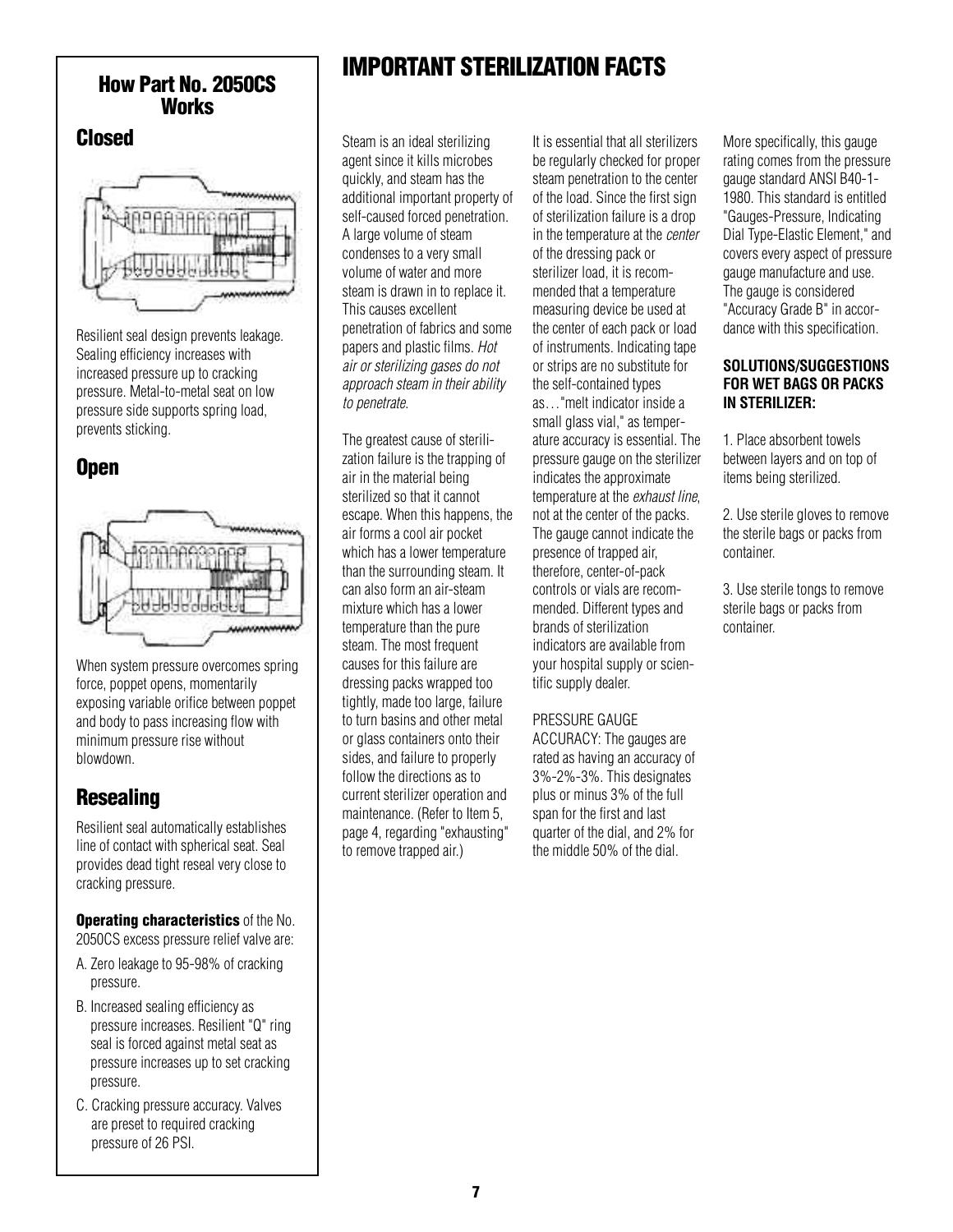## **RETURN/SERVICE**

Should the pressure sterilizer ever be dropped, the unit must be examined to determine if any damage has occurred. We recommend the unit be returned to our factory to be thoroughly checked inside and out for any damage. Prior to return to the factory, all sterilizers **must** be cleaned to remove any biological material or contaminants. We will examine the entire unit, including the control valve and gauge, and determine if the unit has sustained damage, and notify you of our findings.

A Return Authorization (RA) Number is required by our company to return any product manufactured by Wisconsin Aluminum Foundry. Merchandise returned without an RA Number will be refused. To obtain an RA Number contact our company by either writing, faxing or calling our Customer Service Department at 920-682-8627. All defective merchandise must be returned to our factory before credit or a replacement will be issued; do not destroy the defective merchandise. Any products returned must include paperwork stating the reason for the return, when and where the item(s) were purchased, model numbers, quantities, etc., and who to contact with any questions.

Should you have any questions at all about the operation of your ALL-AMERICAN Pressure Sterilizer, please write the Consumer Products Division, and we will promptly answer your questions.

To order any replacement parts, please refer to the parts price list. If you do not have a copy of our current parts price list, you may write the company and one will be forwarded to you by return mail.

## **ALL-AMERICAN PRESSURE STEAM STERILIZER LIMITED WARRANTY**

This quality sterilizer is designed and manufactured to provide many years of satisfactory performance under normal use. Wisconsin Aluminum Foundry pledges to the original owner that should there be any defects in material or workmanship during the first year after purchase, we will repair or replace it at our option. This pledge does not apply to damage caused by shipping. To obtain service under the warranty:

- 1. A Return Authorization (RA) Number is required by our company to return any product manufactured by Wisconsin Aluminum Foundry. Merchandise returned without an RA Number will be refused. To obtain an RA Number contact our company by either writing, faxing or calling our Customer Service Department at 920-682-8627. All defective merchandise must be returned to our factory before credit or a replacement will be issued; do not destroy the defective merchandise. Any products returned must include paperwork stating the reason for the return, when and where the item(s) were purchased, model numbers, quantities, etc., and who to contact with any questions. Prior to return to the factory, all sterilizers **must** be cleaned to remove any biological material or contaminants.
- 2. Return sterilizer, shipping prepaid, direct to: Wisconsin Aluminum Foundry Co., Inc. Consumer Products Division 1931 South 14th Street Manitowoc, WI 54220

## **IMPORTANT — PLEASE READ**

Any alterations, modifications or changes of any type made to the sterilizer or to any component thereof will void this warranty!

We want you to obtain maximum performance from using this quality sterilizer and we ask that you take the time to read and follow the operating instructions. Failure to follow instructions, damage caused by improper replacement parts, abuse, or misuse will void this pledge. This warranty gives you specific legal rights, and you may also have other rights which vary from state to state. This is Wisconsin Aluminum Foundry's personal pledge to you and is being made in place of all other express warranties.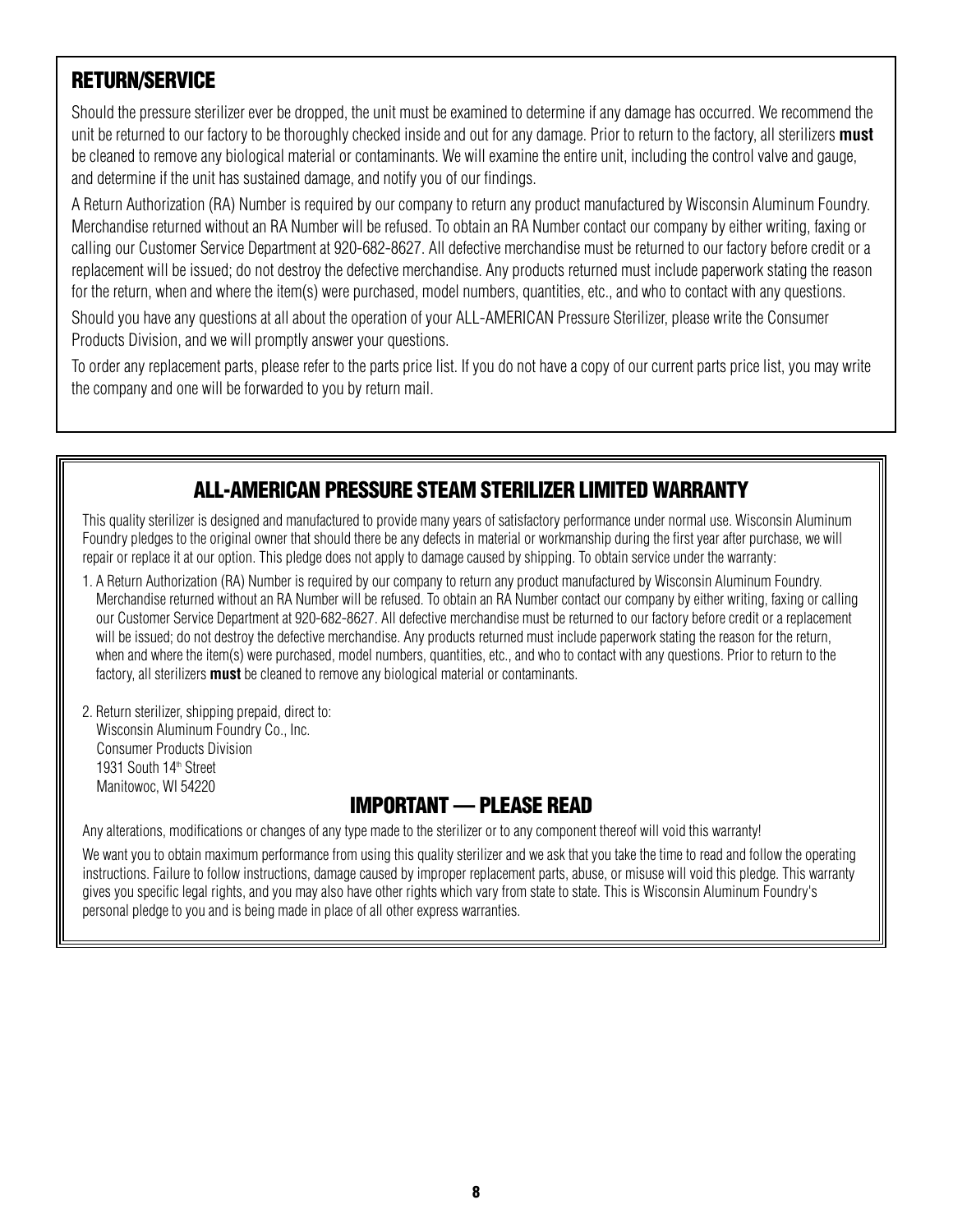## **ALL-AMERICAN PRESSURE STEAM STERILIZERS PARTS LIST**

| Part No.   | <b>Description</b>                                                         |
|------------|----------------------------------------------------------------------------|
| 54         | Clamp bolt                                                                 |
| 55         | Pin for clamp bolt                                                         |
| 64         | Bakelite wing nut                                                          |
| 65         | Control valve                                                              |
| <b>72S</b> | Geared steam gauge                                                         |
| 73         | Lens for steam gauge (replacement)                                         |
| 76         | Bakelite top handle                                                        |
| 77         | Bakelite top handle screw                                                  |
| 78         | Retaining bayonet clamp                                                    |
| 79         | Retaining bayonet clamp screw                                              |
| 111        | Rack for <b>inside</b> aluminum container, fits 1915X, 1925X               |
| 151        | Rack for <b>inside</b> aluminum container, fits 1941X                      |
| 405        | Side handle, complete for 1941X                                            |
| 1010       | Overpressure plug for sterilizer, red color                                |
| 2050CS     | Excess pressure relief valve                                               |
| 2155-15    | Air exhaust tube for 1915X                                                 |
| 2155-25    | Air exhaust tube for 1925X                                                 |
| 2155-41    | Air exhaust tube for 1941X                                                 |
| 2162       | Aluminum container for 1925X                                               |
| 2163       | Aluminum container for 1915X                                               |
| 2164       | Aluminum container for 1941X                                               |
| *6054      | Thermometer, stainless steel, dual scale, C scale 10-150°; F scale 50-300° |

\*There is a factory installation fee for the thermometer. We recommend that the thermometer be installed at the factory. **NO GUARANTEE OR RESPONSIBILITY FOR THE PROPER FUNCTIONING OF THIS PART CAN BE ASSUMED BY THE COMPANY IF IT IS NOT INSTALLED AT THE FACTORY**.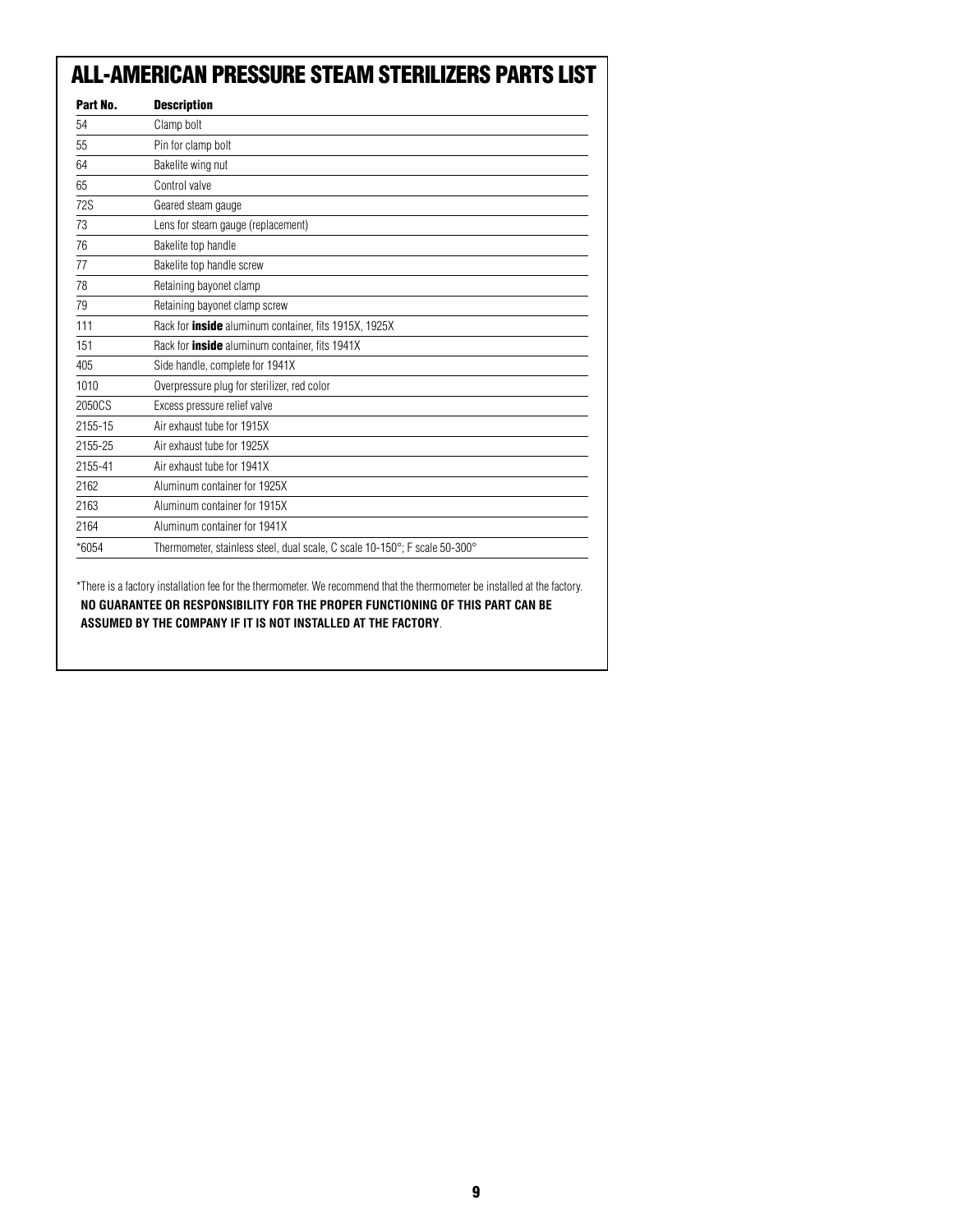## **SPECIFICATIONS**



| Model 1915X (15 qt/14 liter) |                                         |
|------------------------------|-----------------------------------------|
| <b>Gross Capacity</b>        | 15 gt/14 liter                          |
| <b>Overall Height</b>        | 121/4" / 31.2cm                         |
| <b>Bottom Height</b>         | 73/4" / 19.7cm                          |
| <b>Inside Diameter</b>       | 125/8" / 32.1cm                         |
| Unit Weight                  | 15 lbs. / 6.8 kg.                       |
| Inner Container No. 2163     |                                         |
| <b>Inside Depth</b>          | 53/4" / 14.6cm                          |
| Inside Diameter              | 111/8" / 28.3cm                         |
| Circumference                | 35%" / 91.1cm                           |
| Capacity                     | 9.5 gt/9 liter                          |
| Volume                       | 550in <sup>3</sup> /9029cm <sup>3</sup> |
| Carton Dimensions            | 151/2" x 141/2" x 131/2"                |
|                              | 39.4cm x 36.8cm x 34.3cm                |
| Shipping Weight              | 21 lb. / 9.52kg.                        |
| Unit Pack: 1                 | Cube: 1.76                              |



| Model 1925X (25 qt/24 liter)    |                                            |
|---------------------------------|--------------------------------------------|
| <b>Gross Capacity</b>           | 25 gt/24 liter                             |
| <b>Overall Height</b>           | 163/4" / 42.5cm                            |
| <b>Bottom Height</b>            | 121/4" / 31.2cm                            |
| Inside Diameter                 | 125/8" / 32.1cm                            |
| Unit Weight                     | 181⁄4 lbs. / 8.3kg                         |
| <b>Inner Container No. 2162</b> |                                            |
| <b>Inside Depth</b>             | 101/4" / 26cm                              |
| Inside Diameter                 | 111/8" / 28.3cm                            |
| Circumference                   | 35%" / 91.1cm                              |
| Capacity                        | 17.6 gt/16.6 liter                         |
| Volume                          | 1016in <sup>3</sup> /16,655cm <sup>3</sup> |
| <b>Carton Dimensions</b>        | 151/2" x 141/2" x 181/2"                   |
|                                 | 39.4cm x 36.8cm x 47cm                     |
| Shipping Weight                 | 25 lb. / 11.34kg.                          |
| Unit Pack: 1                    | Cube: 2.41                                 |



### **Model 1941X (41 qt/39 liter)**

| <b>Gross Capacity</b>    | 41 gt/39 liter                             |
|--------------------------|--------------------------------------------|
| Overall Height           | 19" / 48.3cm                               |
| <b>Bottom Height</b>     | 141/4" / 36.2cm                            |
| Inside Diameter          | 151/4" / 38.7cm                            |
| Unit Weight              | 33 lbs. / 15kg.                            |
| Inner Container No. 2164 |                                            |
| Inside Depth             | 101/2" / 26.7cm                            |
| Inside Diameter          | 14" / 35.6cm                               |
| Circumference            | 441/2" / 113cm                             |
| Capacity                 | 27.9 gt/26.4 liter                         |
| Volume                   | 1613in <sup>3</sup> /26.451cm <sup>3</sup> |
| Carton Dimensions        | 19" x 19" x 201/2"                         |
|                          | 48.3cm x 48.3cm x 52.1cm                   |
| Shipping Weight          | 43 lb. / 19.5kg.                           |
| Unit Pack: 1             | Cube: 4.28                                 |
|                          |                                            |

### **ELECTRIC MODELS ARE ALSO AVAILABLE**



### **Model 25X (25 qt/24 liter)**

| Model 25X-120: 120 Volt, 50/60 Hz 1050 watts/8.75 amps |                                            |
|--------------------------------------------------------|--------------------------------------------|
| Model 25X-240: 240 Volt, 50/60 Hz 1050 watts/4.38 amps |                                            |
| <b>Gross Capacity</b>                                  | 25 qt / 24 liter                           |
| <b>Overall Height</b>                                  | 163/4" / 42.5cm                            |
| <b>Bottom Height</b>                                   | 121/4" / 31.2cm                            |
| Inside Diameter                                        | 125/8" / 32.1cm                            |
| Unit Weight                                            | 26 lbs. / 11.8kg.                          |
| <b>Inner Container No. 2156</b>                        |                                            |
| Height                                                 | $8^{1/2}$ " / 21.6cm                       |
| Diameter                                               | 111/8" / 28.3cm                            |
| Circumference                                          | 35%" / 91.1cm                              |
| Capacity                                               | 14.5 gt / 13.7 liter                       |
| Volume                                                 | 835in <sup>3</sup> / 13,688cm <sup>3</sup> |
| <b>Carton Dimensions</b>                               | 21" x 171/2" x 181/2"                      |
|                                                        | 56.5cm x 44.5cm x 48.3cm                   |
| Shipping Weight                                        | 31 lb. / 14.06kg.                          |
| Unit Pack: 1                                           | Cube: 3.93                                 |
| Optional No. 2180 Support Base                         | 2" / 5cm high                              |
| <b>Outside Diameter</b>                                | 123/4" / 32.4cm                            |
| Inside Diameter                                        | 123/8" / 31.4cm                            |
| $\sim$<br>.                                            | $\cdots$                                   |

Elevates Sterilizer Above Surface 13/8" / 3.5cm



### **Model 50X (25 qt/24 liter)**

| Model 50X-120: 120 Volt, 50/60 Hz 1650 watts/13.75 amps |                                               |
|---------------------------------------------------------|-----------------------------------------------|
| Model 50X-240: 240 Volt, 50/60 Hz 1650 watts/6.88 amps  |                                               |
| <b>Gross Capacity</b>                                   | 25 gt / 24 liter                              |
| Overall Height                                          | 163/4" / 42.5cm                               |
| <b>Bottom Height</b>                                    | 121/4" / 31.2cm                               |
| Inside Diameter                                         | 125/8" / 32.1cm                               |
| Unit Weight                                             | 29 lbs. / 13.2kg.                             |
| <b>Inner Container No. 2156</b>                         |                                               |
| Height                                                  | $8^{1/2}$ " / 21.6cm                          |
| Diameter                                                | 111/8" / 28.3cm                               |
| Circumference                                           | 35%" / 91.1cm                                 |
| Capacity                                                | 14.5 gt / 13.7 liter                          |
| Volume                                                  | $835$ in <sup>3</sup> / 13,688cm <sup>3</sup> |
| <b>Carton Dimensions</b>                                | 21" x 171/2" x 181/2"                         |
|                                                         | 56.5cm x 44.5cm x 48.3cm                      |
| Shipping Weight                                         | 34 lb./15.4kg.                                |
| Unit Pack: 1                                            | Cube: 3.93                                    |
| Optional No. 2180 Support Base                          | $2" / 5$ cm high                              |
| <b>Outside Diameter</b>                                 | 123/4" / 32.4cm                               |
| Inside Diameter                                         | 123/8" / 31.4cm                               |
| Elevates Sterilizer Above Surface 13/8" / 3.5cm         |                                               |



### **Model 75X (41 qt/39 liter)**

| Model 75X-120: 120 Volt, 50/60 Hz 1650 watts/13.75 amps |                                             |
|---------------------------------------------------------|---------------------------------------------|
| Model 75X-240: 240 Volt, 50/60 Hz 1650 watts/6.88 amps  |                                             |
| <b>Gross Capacity</b>                                   | 41 gt / 39 liter                            |
| <b>Overall Height</b>                                   | 19" / 48.3cm                                |
| <b>Bottom Height</b>                                    | 141/4" / 36.2cm                             |
| Inside Diameter                                         | 151/4" / 38.7cm                             |
| Unit Weight                                             | 45 lbs. / 20.4kg.                           |
| <b>Inner Container No. 4156</b>                         |                                             |
| Height                                                  | 101/4" / 26cm                               |
| Diameter                                                | 14" / 35.6cm                                |
| Circumference                                           | 441/2" / 113cm                              |
| Capacity                                                | 27.3 gt / 25.8 liter                        |
| Volume                                                  | 1578in <sup>3</sup> / 25,856cm <sup>3</sup> |
| <b>Carton Dimensions</b>                                | 24" x 24" x 21"                             |
|                                                         | 61cm x 61cm x 53.3cm                        |
| Shipping Weight                                         | 51 lb. / 23.1kg.                            |
| Unit Pack: 1                                            | Cube: 7                                     |
| <b>Optional No. 4180 Support Base</b>                   | $3''/7.6cm$ high                            |
| <b>Outside Diameter</b>                                 | 161/4" / 41.3cm                             |
| Inside Diameter                                         | 15" / 38.1cm                                |
| Elevates Sterilizer Ahove Surface 21/4" / 5 7cm         |                                             |

Elevates Sterilizer Above Surface 21⁄ 4" / 5.7cm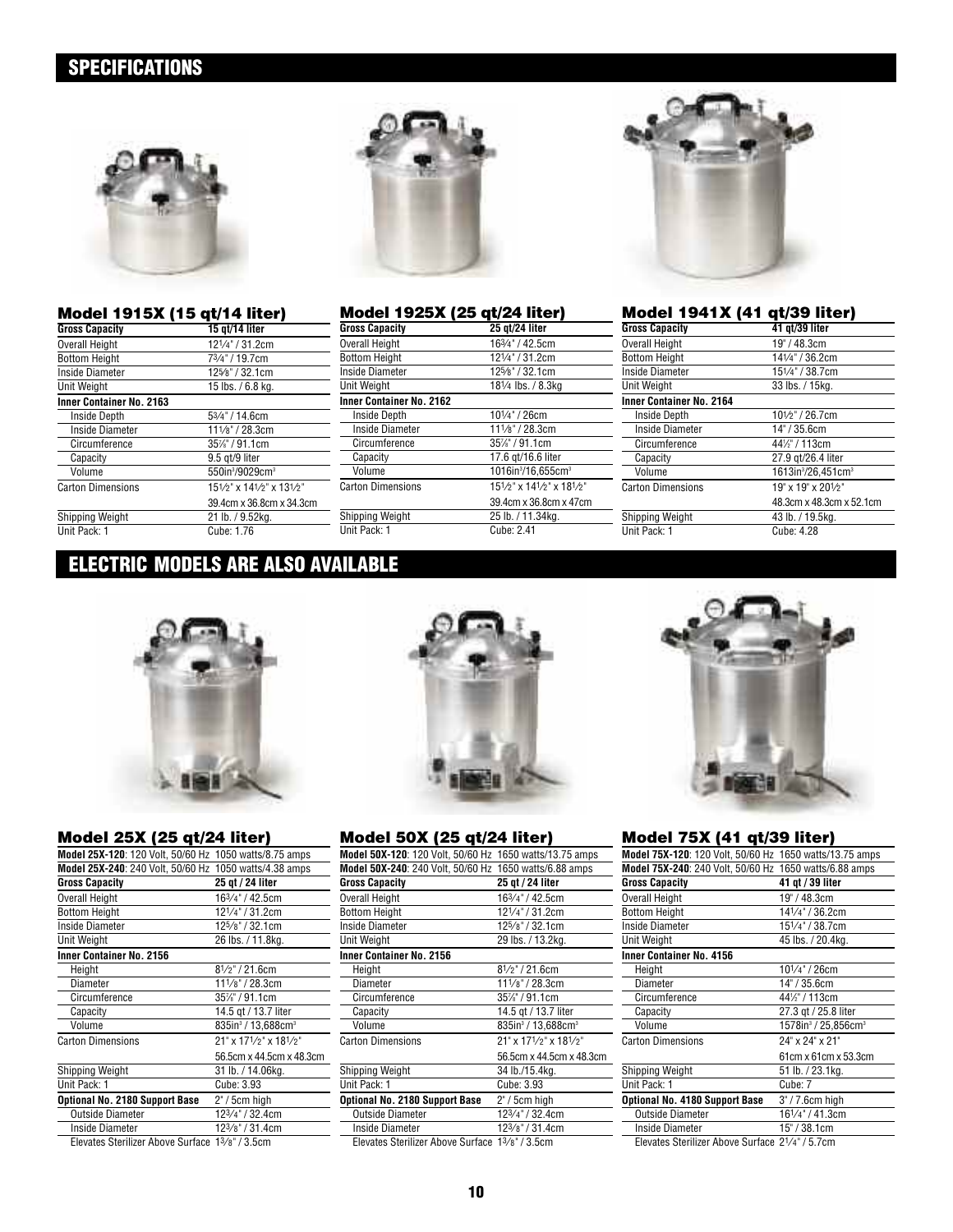### **WISCONSIN ALUMINUM FOUNDRY CO., INC.**

#### **CORRESPONDENCE:**

WISCONSIN ALUMINUM FOUNDRY CO., INC. P.O. BOX 246 MANITOWOC, WISCONSIN 54221-0246 PHONE: (920) 682-8627 FAX: (920) 682-4090 web page: store.wafco.com email: customerrelations@wafco.com

### **RETURN & SERVICE:**

WISCONSIN ALUMINUM FOUNDRY CO., INC. CONSUMER PRODUCTS DIVISION 1931 SOUTH 14TH STREET MANITOWOC, WI 54220

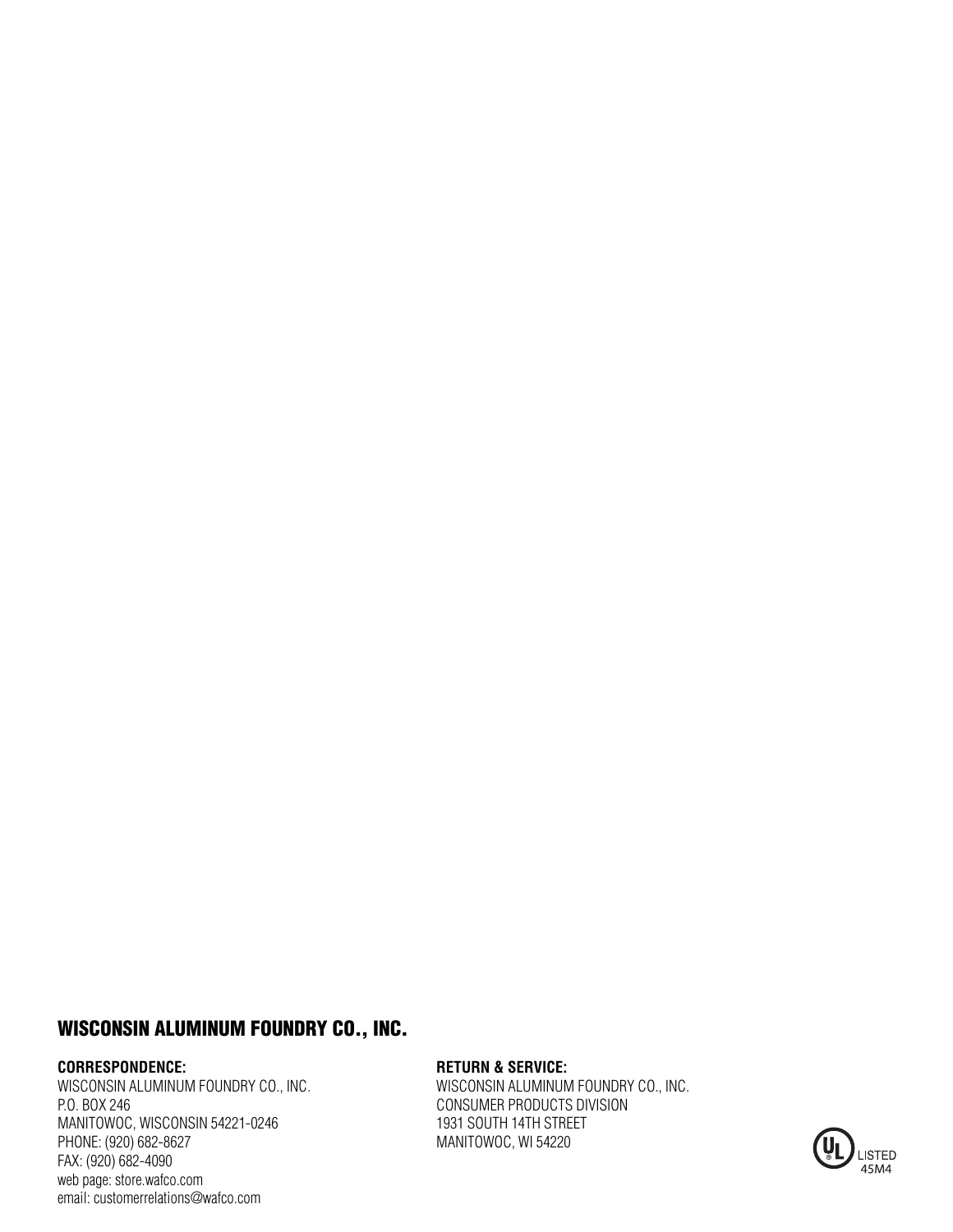

# **Esterilizadores No Eléctricos de Vapor a Presión**

## **Modelos 1915X, 1925X, 1941X**



**1915X Volumen bruto 15.5 cuartos / 14.75 litros**



**1925X Volumen bruto 25 cuartos / 24 litros**



**1941X Volumen bruto 41.5 cuartos / 39.5 litros**



## **¡CUIDADO! ¡LEA ESTAS IMPORTANTES NORMAS DE SEGURIDAD!**

SI FALLA EN SEGUIR LAS SIGUIENTES INSTRUC-CIONES Y / O SI LAS USA INAPROPIADAMENTE TAL VEZ RESULTE CON ESCALDADURAS, LESION FÍSICA O UNA EXPLOSION.

Cuando este usando el esterilizador eléctrico de vapor a presión, las precauciones básicas de seguridad siempre deben de seguirse:

- 1. Lea y entienda el manual de instrucciones antes de operar esta unidad.
- 2. No toque superficies calientes. Use agarraderas y coge ollas.
- 3. Estricta supervisión es necesaria cuando el esterilizador es usado donde hay niños.
- 4. Tenga extremo cuidado cuando este trasladando el esterilizador con líquidos calientes.
- 5. No use al esterilizador con otros fines de los ya establecidos.
- 6. Antes de ser usados siempre revise los aparatos de presión que no estén obstruidos.
- 7. Este esterilizador opera bajo presión. El uso inapropiado puede resultar en lesión por quemaduras. Antes de operar este seguro de que la unidad esta perfectamente cerrada. Lea las instrucciones de operación.
- 8. Nunca afloje las mariposas hasta que la presión en el manómetro registre cero y ha permitido que cualquier presión sobrante se ha dejado escapar al abrir la válvula de control (palanca en posición vertical).
- 9. No abra el esterilizador hasta que la unidad se haya enfriado y la presión interna reducida. En el manómetro se debe leer cero en este momento. Lea las instrucciones de operación.
- 10. Nunca use el esterilizador para cocinar o procesar comida.
- 11. No use este esterilizador con aceite.
- 12. No exponga el esterilizador a cambios de temperaturas repentinas y extremadas, pues esto puede causar la expansión o contracción lo cual puede causar rajaduras en el utensillo de aluminio fundido. No traslade el esterilizador de una bodega fría directamente al calor de la llama u otro elemento. No le adhiera agua fría al esterilizador que ha estado hirviendo, esta seco y todavía esta caliente. No enfríe repentinamente el esterilizador con agua fría o envolviéndolo en toallas mojadas con agua fría.
- 13. Como en todos los laboratorios clínicos use anteojos de seguridad cuando este operando su esterilizador.

#### GUARDE ESTAS INSTRUCIONES.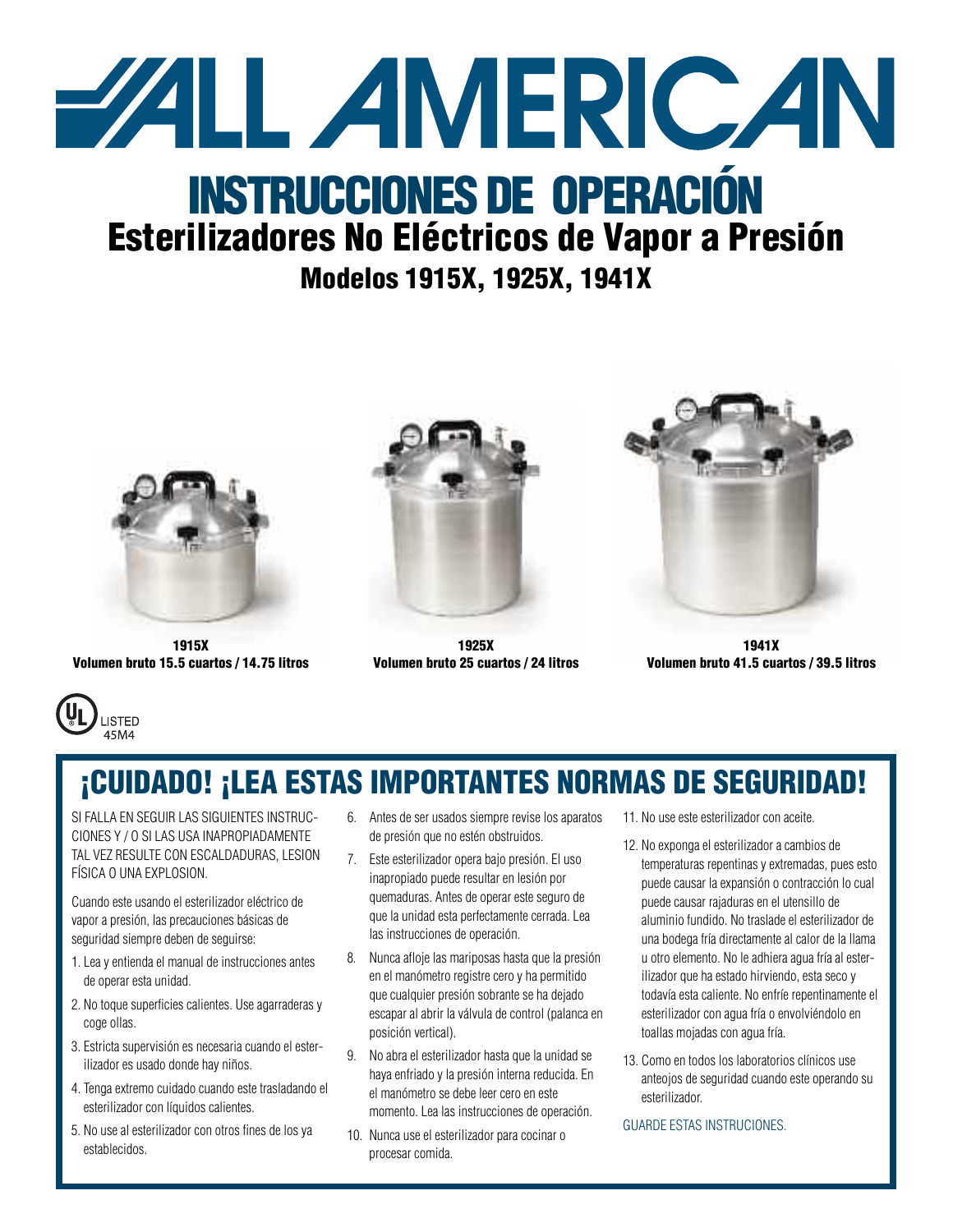## **IMPORTANTE: NO OPERE ESTE ESTERILIZADOR DE PRESION AL VAPOR HASTA QUE HAYA LEIDO TOTALMENTE ESTAS INTRUSIONES DE OPERACIÓN.**

## **LIMPIANDO**

Cuando ha terminado de usar el esterilizador, necesita sacarle el agua a la unidad, enjuáguelo literalmente y séquelo completamente. Este procedimiento necesita hacerse diariamente. Durante la noche no deje agua en la unidad. Enjuáguelo literalmente entre cambios de agua. Almacene el esterilizador en una área seca. La próxima vez que use el esterilizador llénelo con agua limpia destilada. Agua destilada es el agua recomendada. Si el agua destilada no es accesible use el agua local. Si el agua del acueducto local contiene cal o altos niveles de minerales, la unidad requerirá ser limpiada periódicamente para remover y prevenir las acumulaciones de cal o depósitos de minerales.

Las unidades deben de ser limpiadas siempre que haya acumulaciones de cal o minerales. Después de muchos ciclos, un deposito blanco talvez se empiece a formar en el fondo del esterilizador. Le recomendamos limpiar con un removedor de cal. Los fabricantes de cafeteras tienen limpiadores que talvez pueda usar. También hay soluciones disponibles en su ferretería o farmacias que se pueden usar para limpiar el aluminio. Siga las instrucciones del fabricante y haga una solución de limpiador, llenando el esterilizador mas arriba del nivel normal de operación. Deje el esterilizador por pocos minutos y después enjuáguelo literalmente. Tal vez tenga que repetir este procedimiento varias veces para remover completamente la cal y depósitos de minerales.

**Nunca caliente el esterilizador cuando esta lleno con soluciones limpiadoras.**



Usted tal vez use vinagre blanco para limpiar el esterilizador. Llene el esterilizador mas arriba del limite normal de operación con vinagre déjelo por pocos minutos y enjuáguelo totalmente. Usted tal vez tenga que repetir este procedimiento pocas veces para remover completamente la cal y minerales del esterilizador.

### **Elevación sobre el nivel del mar.**

En altitudes sobre del nivel del mar, hay que hacer ajustes para compensar adecuadamente el punto en que hierve el agua debido a los efectos de la altitud. Le sugerimos aumentar la presión a 0.5psi por cada 1000 pies de altitud sobre el nivel del mar.

|                  | Altitud de la ciudad Presión del Vapor requerida |
|------------------|--------------------------------------------------|
| Al nivel del mar | $15 - 17$ psi                                    |
| 2000 pies        | $16 - 18$ psi                                    |
| 4000 pies        | $17 - 19$ psi                                    |
| 6000 pies        | $18 - 20$ psi                                    |
| 8000 pies        | $19 - 21$ psi                                    |
| 10.000 pies      | $20 - 22$ psi                                    |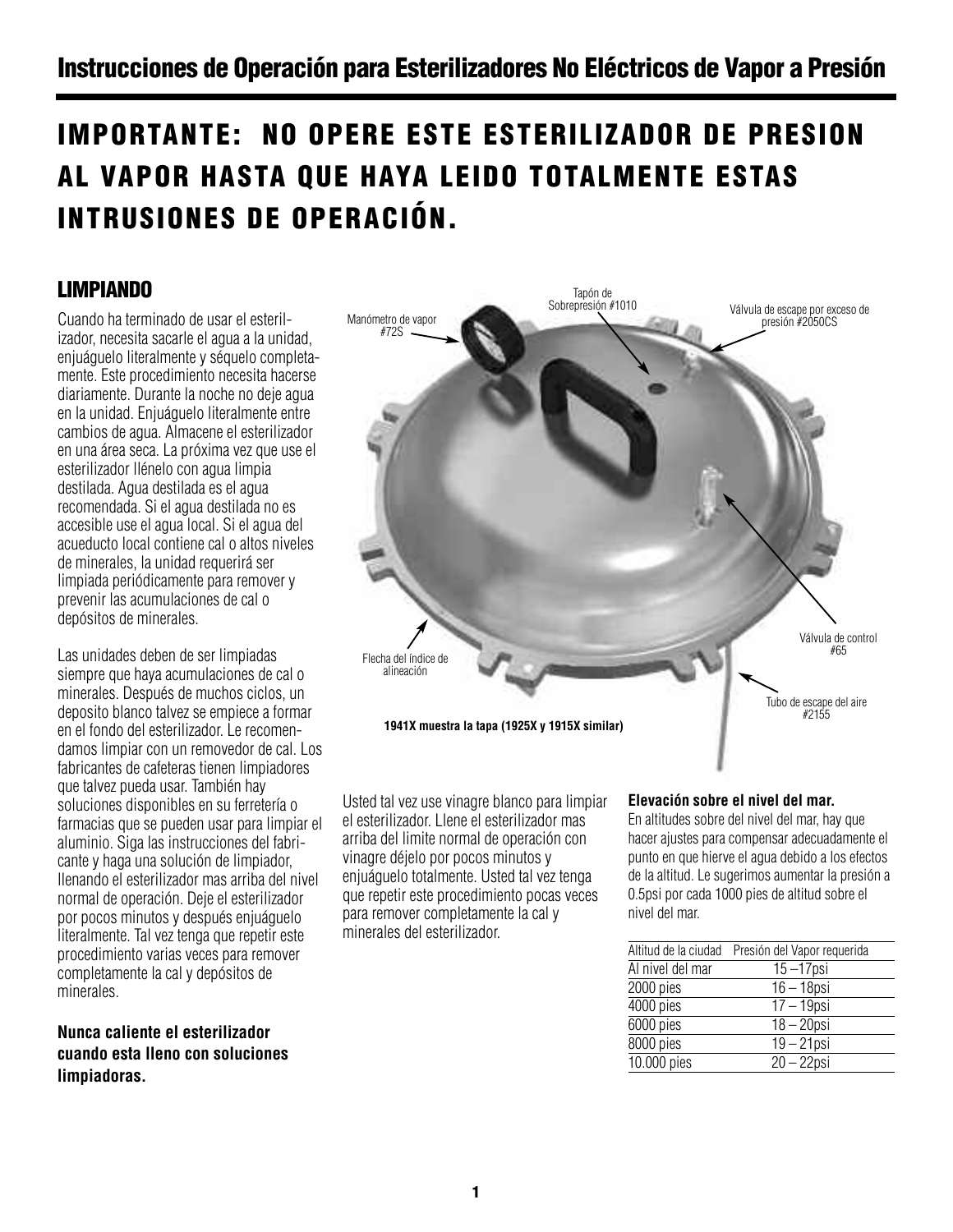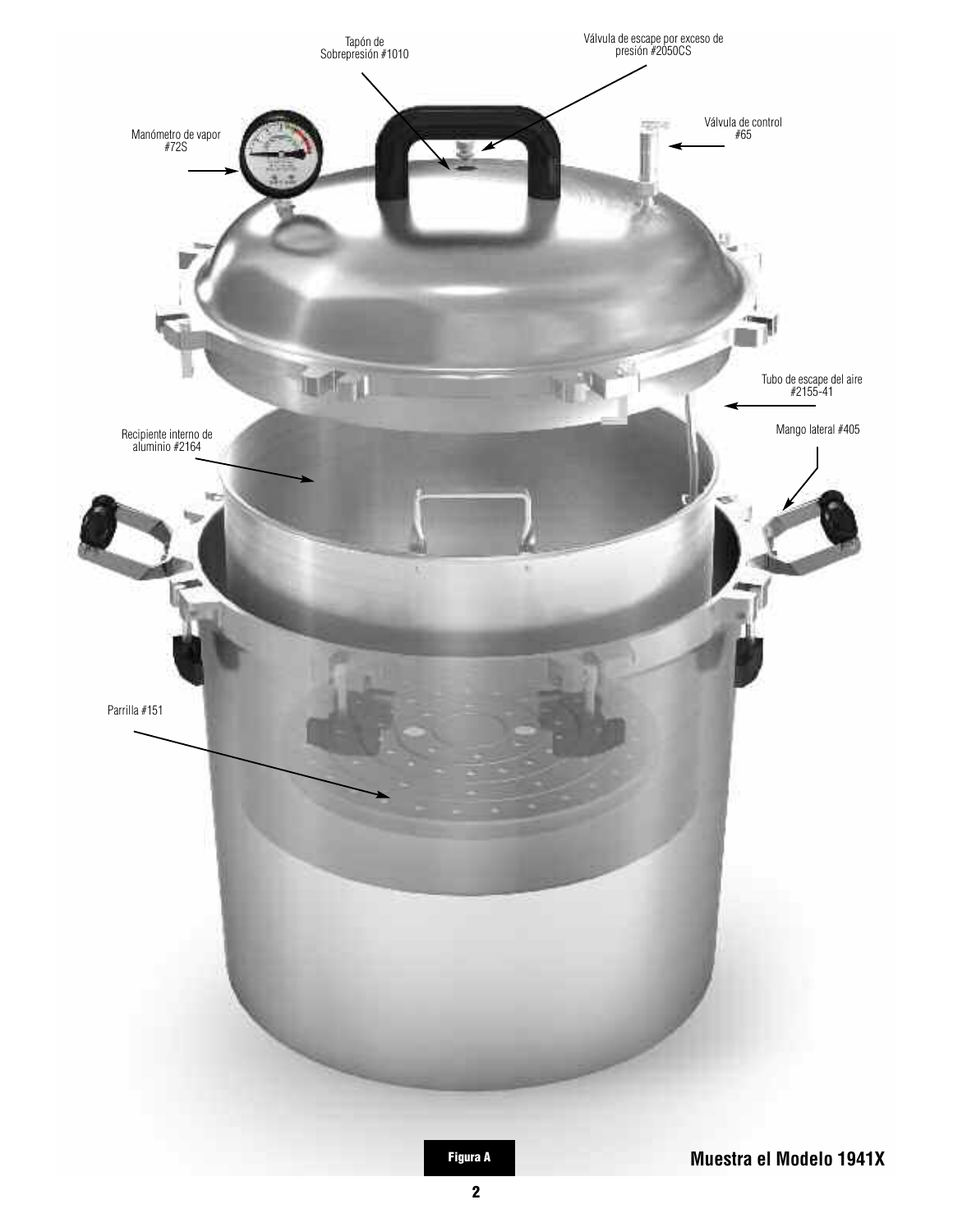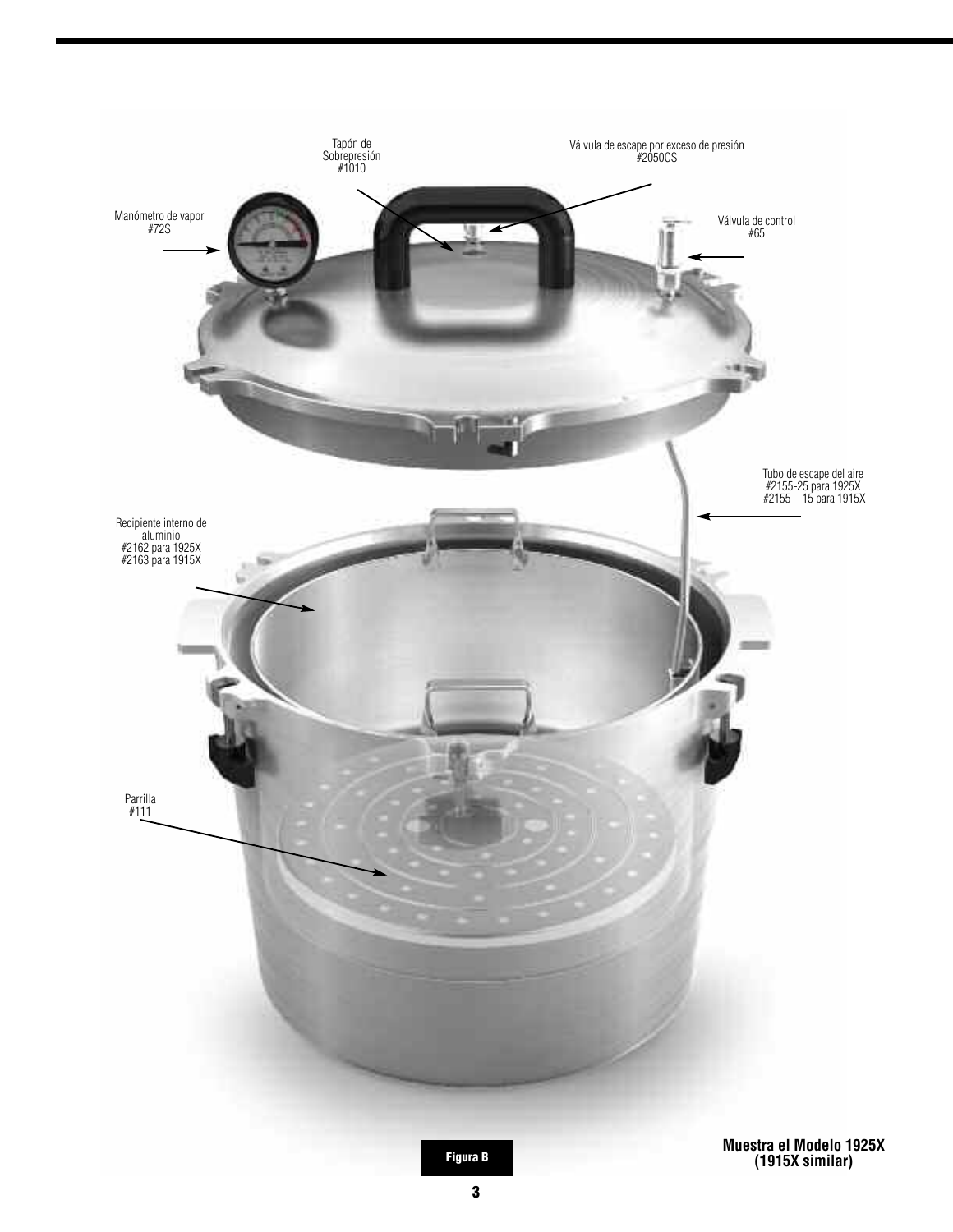## **OPERACIÓN**



**1. LUBRIQUE EL SELLO DE METAL-A-METAL.** Lubrique el punto o borde donde el lado de la pared y el bisel se juntan por dentro en el fondo (Ver Fig. 1 donde la punta de la flecha esta señalando). El bisel no es el asiento; solamente el punto o borde donde el bisel se encuentra con la pared. Le recomendamos usar lubricante para alta temperatura como la grasa para vacío alto. Se requiere solamente una capa delgada. Excesos de lubricantes pueden causar escapes y ponerse pegajoso. El lubricante para el esterilizador se puede conseguir en almacenes de abastecimiento científico, hay muchas marcas disponibles. Como substituto, usted puede usar pomada de petroleo o aceite mineral.

2. Remueva la tapa del esterilizador haciendo girar las mariposas de baquelita en el sentido contrario a las manecillas del reloj. Siempre afloje dos mariposas opuestas a la vez. Enseguida, remueva el recipiente interno del esterilizador (Ver Fig. A, Pág. 2). Vierta agua limpia (preferiblemente agua destilada) en el fondo del esterilizador (olla exterior grande) no menos de 3⁄4" y no mas de 1 puldada. Ponga la parrilla del recipiente interno (ver la figura A pagina 2) en el fondo del recipiente. (Ver Fig. A pagina 2) con el labio o borde hacia abajo. El propósito de esta parrilla dentro del recipiente es proveer espacio de aire en el fondo del recipiente de tal manera que el aire circule libremente. Ponga los artículos que va a esterilizar en el recipiente. (Este seguro de arreglar los artículos de tal manera que el vapor circule libremente durante la esterilización.) Talvez usted quiere poner una toalla encima de los artículos en el recipiente para absorber cualquier humedad que se chorree hacia abajo desde la tapa.

Entonces ponga un recipiente empacado dentro del esterilizador. Este seguro que el canal tubo del aire de escape (localizado dentro del recipiente) esta en su posición al lado derecho del recipiente cuando es puesto en la unidad. Esto es necesario, así que cuando la tapa esta puesta en la unidad puede guiar el aire por el tubo de aire de escape (parte No. 2155) (Ver Fig. A, pagina 2) dentro del canal.

3. **Ponga la tapa del esterilizador en la unidad, este seguro que la flecha de señal en la tapa esta alineada con la línea de marca a un lado del fondo**. *Este seguro que cuando pone la tapa en la unidad el tubo flexible es insertado en la guía del canal en la pared interna del recipiente de aluminio.* Es de mucha ayuda el poner el recipiente en la unidad con la guía del canal al lado

derecho cuando usted esta mirando la unidad. Apriete parejo las mariposas en la tapa, siempre apriete dos mariposas opuestas a un tiempo. Esto aprieta la tapa hacia abajo en una forma pareja y asegura el sello apropiadamente. NUNCA USE UNA LLAVE O CUALQUIER APARATO MECANICO PARA APRETAR LAS MARIPOSAS. NUNCA MARTILLE O GOLPIE LAS MARIPOSAS O LA TAPA MIENTRAS LA ESTA ABRIENDO O CERRANDO.

- 4. Ponga la unidad en la fuente de calor. Si el agua que vertió en la unidad esta fría, requiere aproximadamente 35 minutos antes de que el vapor empiece a escaparse de la válvula de control. Como más tiempo es requerido para calentar el agua fría que el agua caliente hasta la temperatura de operación usted puede reducir este tiempo al:
	- A. Verter agua caliente en vez de agua fría, o
	- B. Verter agua fría y entonces prender la unidad de tal manera el agua empieza a calentar antes de empezar el procedimiento de esterilización.

En ambos casos observe el nivel apropiado del agua.



- 5. Abra LA VÁLVULA DE CONTROL (Ver Fig. 2) al poner la palanca de la válvula en la posición hacia arriba a mano derecha. El vapor generado en el fondo del esterilizador recorrerá alrededor por fuera del recipiente y después hacia abajo a través del material en el recipiente hasta el fondo y forza el aire desde el fondo del recipiente hacia arriba a través del tubo flexible del aire de escape y afuera de la válvula de control. **Es importante que el vapor se deje escapar por lo menos por siete minutos vigorosamente de la unidad o hasta que vea un flujo continuo de vapor y después cierre la válvula de control.** Este proceso de permitir que el vapor se escape se denomina ESCAPANDO y es necesario remover el aire atrapado en la unidad. **La mayor causa de falla en el esterilizador es el aire atrapado en el material que esta siendo esterilizado.** El aire atrapado no se puede escapar. Es imperativo que todo el aire atrapado se deje escapar. Con la válvula de control cerrada (Ver Fig. 3), la presión aumentara dentro del esterilizador y será indicado en el manómetro de presión. Cuando el manómetro de presión alcanza 17-19 libras, reduzca el calor como sea necesario para mantener una presión constante de 17-19 lbs dentro de la unidad.
- 6. **PERIODO DE ESTERILIZACIÓN.** Este

periodo empieza cuando la aguja del manómetro del vapor a presión, se registra en la banda verde de esterilización la cual se puede ver en la cara del manómetro. La presión de esterilización varia entre 17-21 PSI. EN ESTE MOMENTO USTED COMIENZA A CRONOMETRAR EL TIEMPO DEL CICLO DE ESTERILIZACIÓN Y CONTINUA CRONOMETRANDO POR NO MENOS DE 35 MINUTOS.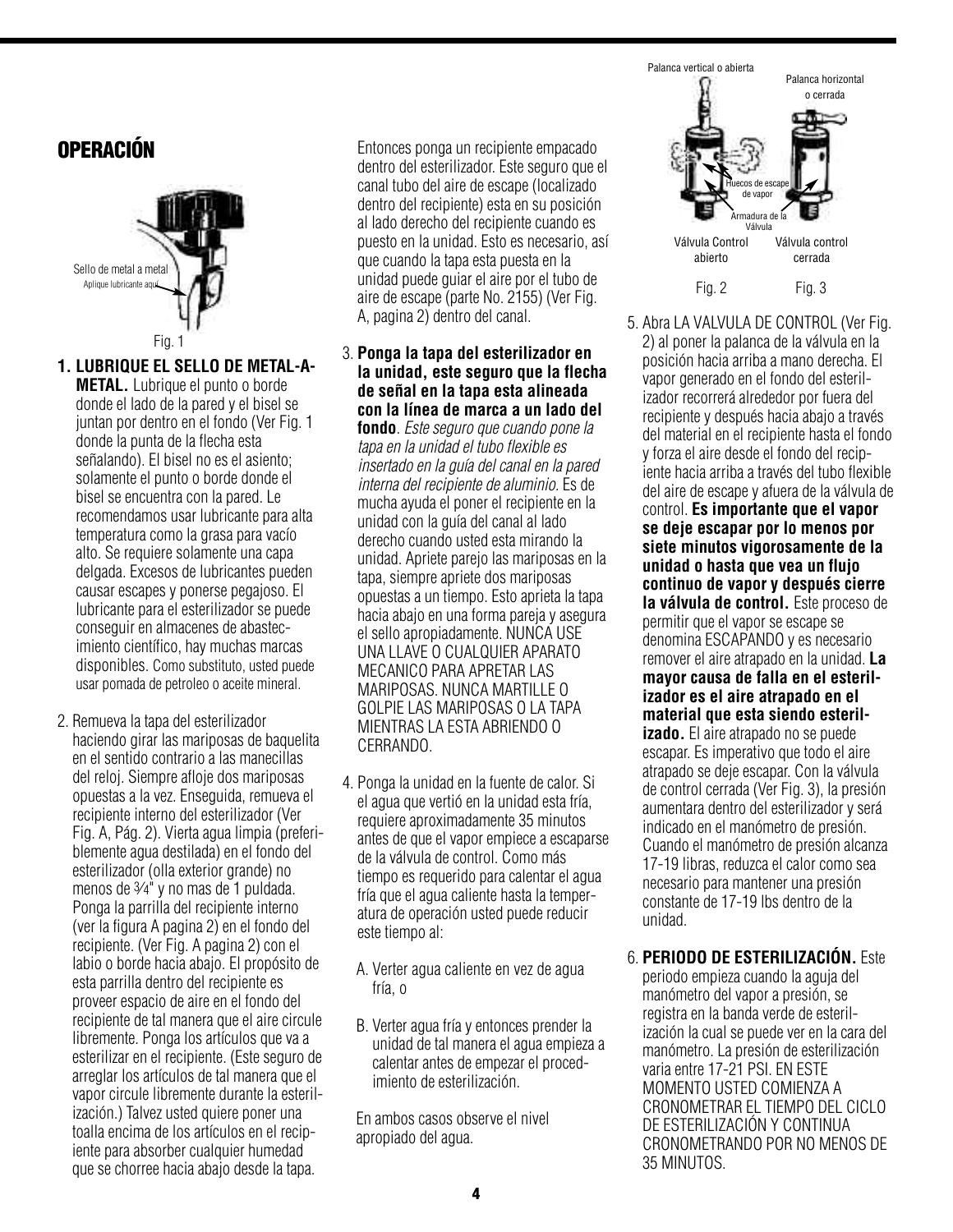7. Al final del periodo de esterilización apague la fuente de calor y mueva la palanca en el control de la válvula hacia arriba en posición (vertical) para que el vapor pueda escaparse. Cuando la palanca esta en la posición vertical, el vapor se escapa al máximo. Para evitar tocar la palanca caliente para mover la de la posición (vertical) cerrado a abierto puede usar un objeto como un lápiz o unaalmohadilla para objetos calientes etc. Cuando la presión en el manómetro indica cero, afloje las mariposas por parejas girando de a dos opuestasal mismo tiempo en sentido contrario alas manecillas del reloj. Las mariposas y los mangos laterales y el mango de arriba estarán calientes. Siempre use almohadillas para objetos calientes cuando este operando el esterilizador. Habiendo removido todas las mariposas de las ranuras de la tapa levante un poco la tapa y gire la tapa en sentido contrario a las manecillas del reloj para zafarla fácilmente. **Cuando esta removiendo la tapa, siempre incline y ponga en ángulo la tapa lejos de usted u otras personas en el área para evitar lesiones producidas por el vapor caliente.**

En caso de que la tapa se pegue, use un destornillador de pala largo para hacer palanca y aflojar la. Ponga la punta del destornillador haciendo ángulo entre la tapa y la parte baja del ensamble de la mariposa. No vaya derecho con el destornillador por que dañaría el empaque de metal a metal. Suavemente haga palanca hacia arriba Continúe levantando uniformemente usando el destornillador como palanca en cada uno del ensamble de las mariposas de tal manera que la tapa es levantada en una forma uniforme. En la mayoría d e los casos la tapa debe despegarse rápidamente. Si usted necesita mas asistencia, por favor lea la pagina de instrucciones de mantenimiento del empaque de metal a metal.

El recipiente interior tal vez sea removido del esterilizador para desocuparlo. Use almohadillas para objetos calientes cuando lo remueve.

Para comenzar otro ciclo de esterilización, repita el procedimiento como se indica:

Si el esterilizador no se va a usar otra vez, antes de guardar la unidad, debe sacar toda el agua y la unidad debe ser secada por dentro. Se recomienda que el agua sea vaciada de la unidad mientras que esta caliente en el fondo, pues el calor ayuda a secarla, deje usted la unidad destapada por 15 minutos antes de ponerle la tapa para guardarla. Con el propósito de guárdala, es solamente necesario apretar un poquito las mariposas lo suficiente para sostener la tapa en el fondo. Cuando la guarda es recomendado que deje la válvula de control en posición vertical para permitir que el aire circule en el fondo.

## **MANTENIMIENTO:**



1. METAL-A-METAL SELLO. (Ver Fig. 1) Periódicamente revise el sello. El sello del metal-a-metal debeser lubricado periódicamente (como se expresa en las instrucciones) para prevenir que la tapa se peque en el fondo debido a la resequedad o falta de lubricación. Si el esterilizador es operado sin lubricante,esto puede resultar en daño severo al sello del metala-metal y en algunos casos hacer muy difícil el remover la tapa, y también se vuelve muy difícil mantener el sello del vapor apretado. Se recomienda una pequeña cantidad de lubricante para altas temperaturas, como la grasa para alto vacío sea aplicada cada tercera o cuarta vez que la usa. Al sello del metal-a-metal no se le debe permitir que se seque. Es también importante limpiar con una toalla limpiaelsello del metal-a-metal para remover cualquier acumulación de materiales extraños o partículas atrapadas en el lubricante. Para removercualquier acumulación de lubricante endurecido en el sello use un estropajo de 0000 grados en formacircularalrededor delsello del metal-a-metal.

2. MANÓMETRO DE PRESION, PARTE NO. 72S. (Ver Fig. 4) Cuando este limpiando la unidad no sumerja el manómetro de presión en agua. El manómetro de presión normalmente no requiere ningún

mantenimiento excepto el estar seguro de que la abertura en el manómetro esta por debajo de la tapa y esta abierta y libre de cualquier materia extraña. Si



Fig. 4 Manómetro de vapor

alguna vez el manómetro se cae, la unidad no debe ser usada hasta que el manómetro haya sido revisado para estar seguro de que esta funcionando apropiadamente. Si el manómetro necesita ser examinado, llévelo a un almacén de abastecimiento científico



3. VALVULA DE CONTROL, PARTE No. 65. (Ver Fig. 2 & 3) Para asegurar larga vida y operación apropiada de la válvula de control, es recomendado limpiarla periódicamente. Para limpiar desatornille una porción de la "tapa graficada" y límpiela literalmente en agua jabón caliente. Si algún material extraño se ha acumulado dentro de la unidad, limpie la bola y el asiento usando solvente como la acetona o un producto similar. Este seguro de limpiar la válvula de control en agua jabón caliente una vez mas después de usar cualquier solvente. En caso de que no pueda limpiar cualquier acumu-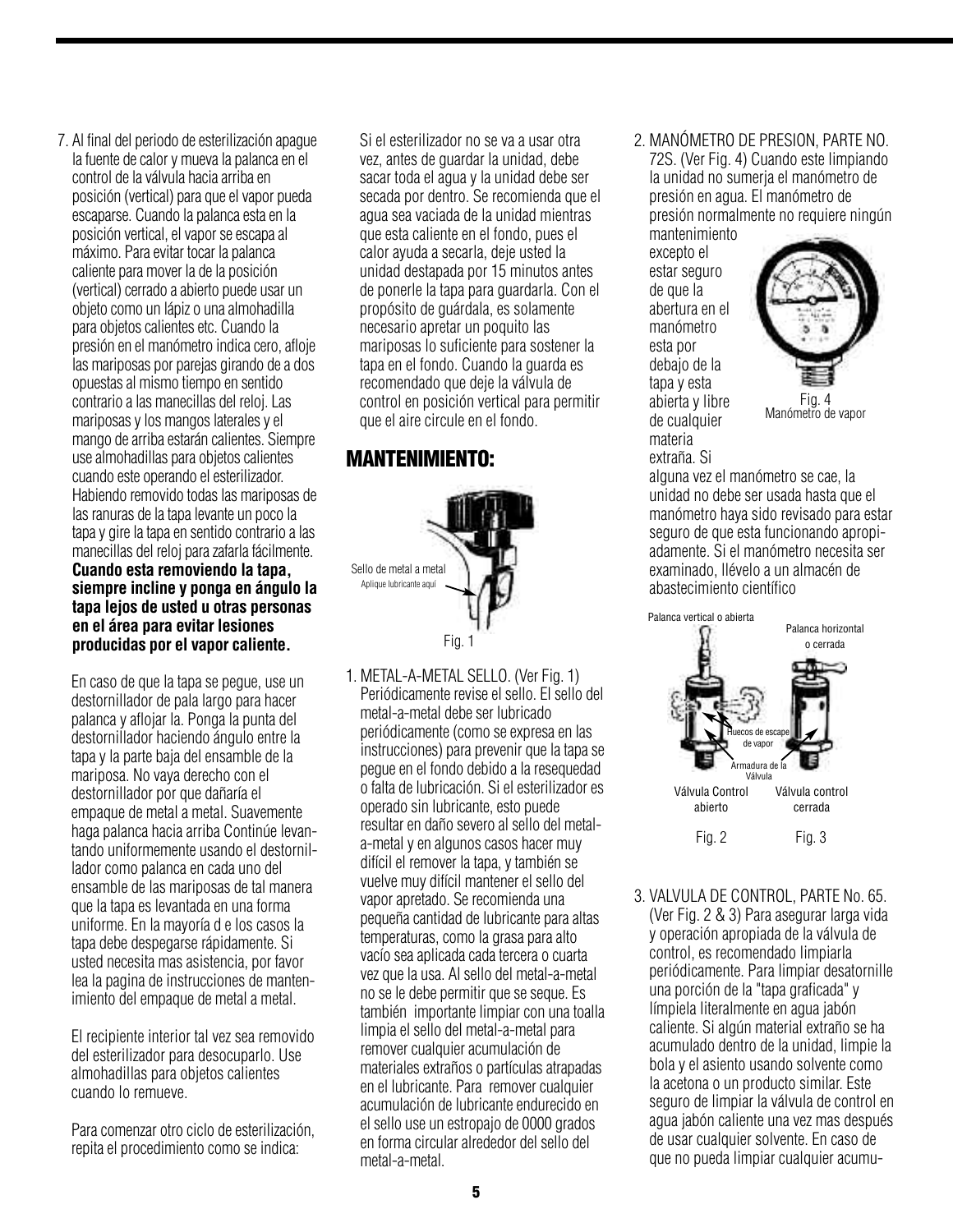lación de material extraño en al válvula de control, es recomendado que la válvula sea descargada y reemplazada con una nueva.

4. TUBO DEL AIRE DE ESCAPE, PARTE NO. 2155.



Fig. 5

(Ver Fig. 5) Es esencial que el tubo del aire de escape sea frecuentemente revisado para estar seguro de que el aire pasa libremente a través del tubo, le recomendamos soplar aire a través del tubo de escape por lo menos una vez al mes para estar seguro de que no esta bloqueado o atascado con materiales extraños. El tubo del aire de escape no es parte de la válvula de control y puede zafarse de la tapa por separado en caso de que este bloqueado. Limpie el tubo usando un alambre de diámetro pequeño, pasándolo varias veces a lo largo del tubo. Si nota que hay acumulación de material extraño dentro del pasaje de aire o una acumulación de oxido se recomienda reemplazar el tubo por uno nuevo.

### 5. VALVE DE SEGURIDAD PARA EXCESO DE PRESION, PARTE NO. 2050CS.

(Ver Fig. 6) Este esterilizador esta equipado con un nuevo tipo de válvula de seguridad para el exceso de presión. Esta diseñado para durar largo tiempo libre de mantenimiento; sin embargo, recomendamos que la válvula sea reemplazada cada tres años de servicio normal. La válvula esta diseñada para dejar salir la presión a 26 PSI (mas / menos 1 PSI). Cada válvula esta equipada con una tapa deflectora la cual dirige el vapor de escape en dirección descendente. También es posible, manualmente, dejar salir el vapor y la presión de esta unidad simplemente, sujetando la tapa deflectora y halándola un poquito hacia arriba. La tapa deflectora estará caliente. Siempre use almohadillas para objetos calientes

cuando este operando el esterilizador. Esto instantáneamente dejará escapar la presión de la unidad hasta que suelte la tapa y la válvula, en ese momento la válvula instantáneamente resella, para parar cualquier otro escape de la presión. Fig. 6 parte No. 2050CS Válvula de seguridad para exceso de presión Tapa deflectora



El tapón de sobre-presión es echo de silicón de color rojo y se encuentra encima de la superficie de la tapa del esterilizador, localizado directamente en la parte de atrás del mango de encima enfrente de la Parte No. 2050CS Válvula de seguridad para el exceso de presión. Ver las Figuras A (Pág. 2) y la 7.

Para obtener los resultados más eficientes y el mejor rendimiento posible, se recomienda que reemplace cada (6) seis meses el tapón de sobre-presión. Este siempre debe ser reemplazado cuando se vuelve duro o deforme

Por lo menos cada mes durante el periodo de uso, debe revisar la abertura de la tapa donde el tapón de sobre presión esta colocado, para determinar que no hay presentes materiales extraños, residuos o acumulación de grasa, y para mantener la limpia la abertura debe ser limpiada con agua jabón (y un cepillo de dientes.) Esta inspección y limpieza es además del curso diario normal de la limpieza que se hace después de usar la unidad. El tapón de sobre presión se puede remover para limpiarlo usando los dedos para halarlo hacia fuera de la abertura por debajo de la tapa. Antes de reinstalar el tapón de sobre presión, revise la abertura en la tapa para estar seguro que esta absolutamente libre de materiales extraños o acumulaciones de grasa y residuos. Después de limpiar, reinserte el tapón de sobre presión empujando el lado de encima de la tapa redonda en la abertura desde debajo de la tapa. Cuando el tapón de sobre-presión esta en su posición correcta la porción endentada será visible desde abajo de la tapa. Este seguro de revisar después de haber insertado el tapón de que la parte de arriba redonda del tapón y el labio superior están completamente a través de la abertura y que el labio superior no está doblado por debajo. Ver la Figure 7.



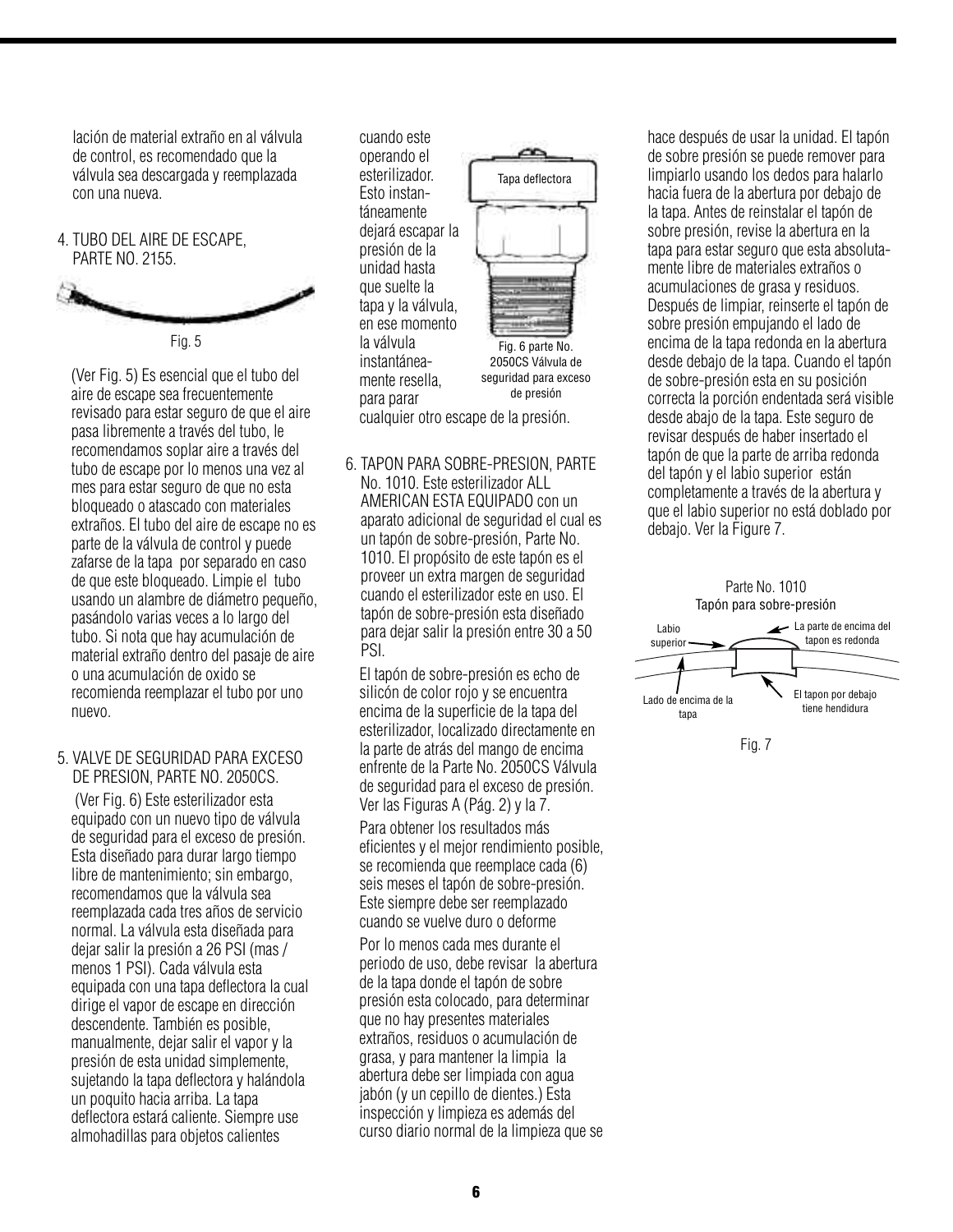### **Cerrado**



El sello elástico ha sido diseñado para prevenir escapes. La eficiencia del sello aumenta con el aumento de la presión hasta romper la presión. El asiento de metal-ametal en el lado de baja presión apoya el resorte de carga, previniendo que se pegue.

## **Abierto**



Cuando el sistema de presión sobre pasa la fuerza del resorte, se abre el cabezal y momentariamente expone el orificio variable entre el cabezal y el bastidor para pasar aumentando el flujo y elevando la presión a un mínimo sin soplar.

## **Sello Elástico**

El sello elástico automáticamente establece la línea de contacto con el asiento cilíndrico. El sello provee un resello absolutamente apretado muy cerca de romper la presión.

**Las características de operación** de la parte No. 2050CS válvula de seguridad para el exceso de presión son:

- A. De cero escape a 95-98% la presión se dispara.
- B. Cuando la presión aumenta la eficiencia del sello también aumenta. El anillo elástico "Q" es forzado contra el asiento del metal cuando la presión aumenta para ajustar la ruptura de la presión.
- C. Precisión de la ruptura de la presión. Las válvulas son preajustadas a 26 PSI para la ruptura de la presión requerida.

# **DATOS IMPORTANTES DE ESTERILIZACIÓN Como trabaja la Parte No. 2050CS?**

El vapor es un agente ideal en la esterilización porque mata rápidamente los microbios, y, además, el vapor tiene una propiedad importante que es la fuerza de penetración por sí mismo. Un volumen muy grande de vapor se condensa con un volumen muy pequeño de agua y más vapor es introducido para reemplazarlo. Esto causa una penetración excelente en telas algunos papeles y capas de plástico. *El aire caliente o los gases esterilizadores ni se acercan al vapor en su habilidad para penetrar.*

La mayor causa de la falla en al esterilización es el aire atrapado en el material que sé esta esterilizando, de tal manera que no se puede escapar. Cuando esto pasa se forma un bolsillo de aire frío que tiene una temperatura mas baja del vapor que la rodea. Eso también puede formar una mezcla de aire y vapor que tiene una temperatura más baja que el vapor puro. Las causas más frecuentes de esta falla son los instrumentos envueltos en tela muy apretados, muy grades, falla al girar la palangana y otros recipientes de metal o vidrio en sus lados y también la falla en seguir la dirección apropiada como la

operación y mantenimiento actual del esterilizador. (Ver el articulo 5, pagina 4, sobre "escape" para remover el aire atrapado.)

Es esencial que el esterilizador sea regularmente revisado por una penetración apropiada del vapor hacia el centro de la carga. Desde la primera señal de falla en la esterilización la temperatura baja en *el centro* de los instrumentos envueltos en tela o la carga para ser esterilizada, se recomienda que el aparato para medir la temperatura sea usado en el centro de cada bulto o carga de instrumentos. Indicando que cinta o bandas no son sustituidas por tipos contenidos por si mismos como… "indicador para derretirse dentro de un frasco de vidrio pequeño," como la precisión de la temperatura que es esencial. El manómetro de presión en esterilizador indica aproximadamente la temperatura *en la línea de escape*, no en el centro de los paquetes. El manómetro no puede indicar la presencia del aire atrapado, por eso el control del centro del paquete o los frascos son recomendados. Diferentes tipos y marcas de indicadores de esterilización son disponibles en el almacén científico o para hospitales.

PRESICION DEL MANÓMETRO

DE PRESION: Los manómetros están clasificados por tener una precisión de 3%-2%-3%. Esto designa mas o menos 3% del espacio total por el primero y el ultimo cuarto de la esfera, y 2% por el medio de 50% de la esfera.

Mas específicamente la clasificación de este manómetro viene del manómetro normal de presión ANSI B40-1-1980. Esta norma se denomina "Manómetro – Indicador de presión de tipo esfera con elemento plástico," y cubre todos los aspectos del fabricante de manómetros y su uso. El manómetro es considerado de "precisión de grado B" de acuerdo a esta especificación.

### **Las soluciones/sugerencias para bolsas mojadas o paquetes en el esterilizador:**

1. Coloque toallas absorbentas entre capas y encima de artículos para ser esterilizado.

2. Usa guantes estériles para quitar las bolsas o paquetes estériles del recipiente.

3. Usa pinzas estériles para quitar bolsas o paquetes estériles del recipiente.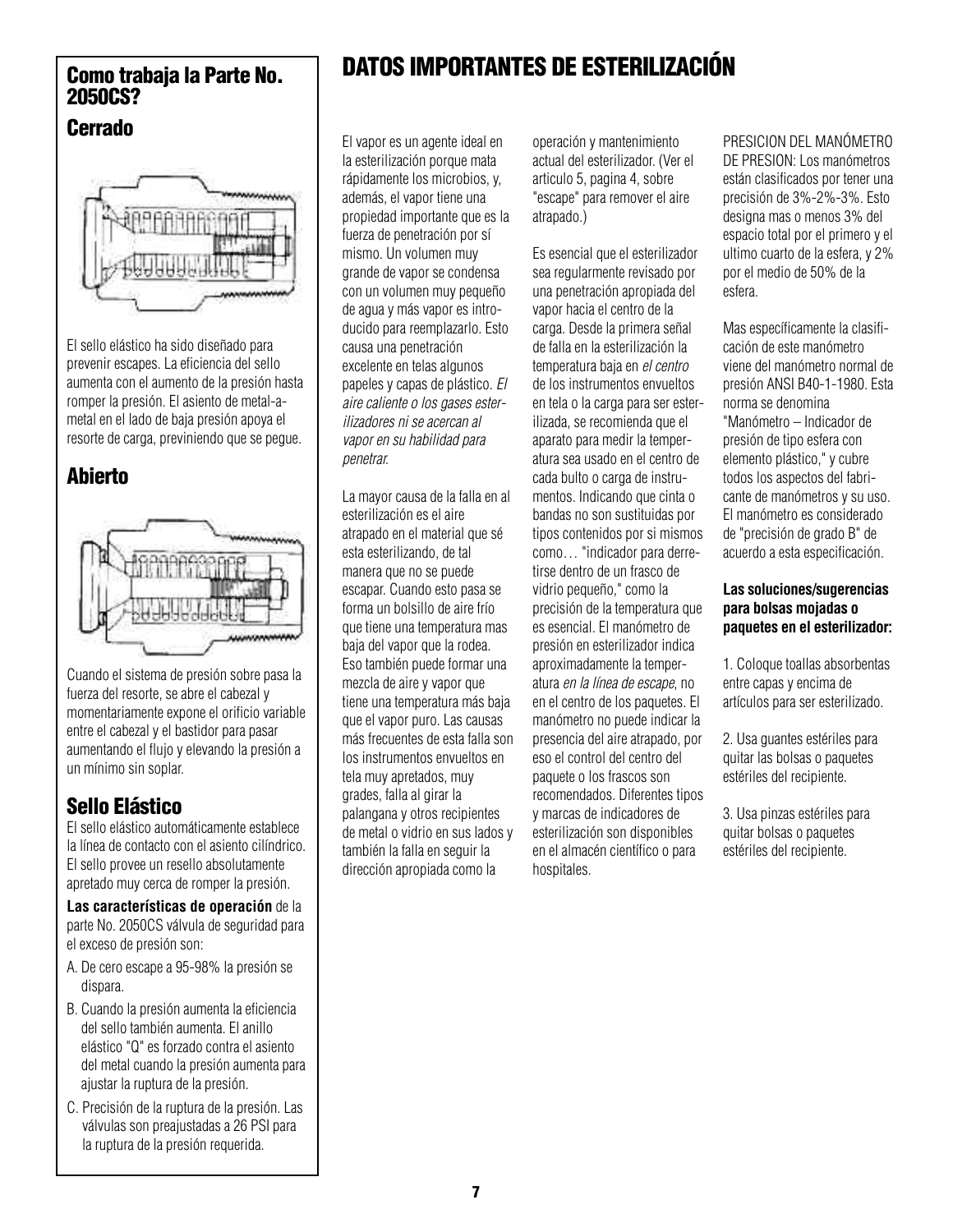## **DEVOLUCION / SERVICIO**

Si la presión del esterilizador alguna vez se baja, la unidad debe ser examinada para determinar si algún daño ha ocurrido. Recomendamos que la unidad sea devuelta a nuestra factoría para ser examinada literalmente por fuera y por dentro por cualquier daño. Todos los esterilizadores antes de ser devueltos a la compañía deben de limpiarse para remover cualquier material biológico o **contaminantes.** Examinaremos la unidad entera, incluyendo la válvula de control y el manómetro, para determinar si la unidad tiene un daño sustancial y notificarlo de lo que encontremos.

Un numero de autorización para devoluciones (RA) es requerido por nuestra compañía para devolver cualquier producto fabricado en Wisconsin por Aluminum Foundry. La mercancía devuelta sin el numero RA será rechazada. Para obtener un numero RA contacte nuestra compañía ya sea por escrito vía fax o llamando a nuestro Departamento de Servicios al Cliente al 920-682-8627. Toda la mercancía defectuosa debe devolverse a nuestra factoría antes darle crédito o reemplazarla; no destruya la mercancía defectuosa. Cualquier producto devuelto debe incluir información por escrito sobre la razón de la devolución, cuando y donde el articulo /s fue comprado, numero del modelo cantidades etc., y a quien dirigirse para hacerle preguntas.

Si hay preguntas sobre la operación de su ALL-AMERICAN Esterilizador a presión por favor escriba al Centro de Servicios de la factoría y le responderemos pronto a sus preguntas.

Para ordenar partes, por favor ver la lista de precio de partes. Si no tiene una copia de la lista de precios actualizada, tal vez usted quiera escribir a la compañía y le enviaremos una por correo.

## **GARANTIA LIMITADA DEL ESTERILIZADOR DE VAPOR A PRESION ALL-AMERICAN**

La calidad de este esterilizador fue diseñada y fabricada para proveer muchos años de satisfacción de rendimiento bajo el uso normal. Si durante el primer año después de la compra hay defectos de mano de obra o materiales Wisconsin Aluminum Foundry, al dueño original le reparará o reemplazará a nuestra discreción la unidad. Esta garantía no aplica a daños causados durante el envío.

Para obtener servicio bajo la garantía:

1. 1. Un numero de autorización para hacer devoluciones (RA) es requerido por nuestra compañía para devolver cualquier producto fabricado en Wisconsin por Aluminum Foundry. La mercancía devuelta sin el numero RA será rechazada. Para obtener un numero RA contacte nuestra compañía ya sea por escrito vía fax o llamando a nuestro Departamento de Servicios al Cliente al 920-682-8627. Toda la mercancía defectuosa debe devolverse a nuestra factoría antes darle crédito o reemplazarla; No destruya la mercancía defectuosa. Cualquier producto devuelto debe incluir información por escrito sobre la razón de la devolución, cuando y donde el articulo /s fue comprado, numero del modelo, cantidades etc., y a quien dirigirse para hacerle preguntas. Todos los esterilizadores antes de ser devueltos a la compañía deben de limpiarse para **remover cualquier material biológico o contaminantes.**

2. Retorne el esterilizador con los gastos de correo prepagados a:

Wisconsin Aluminum Foundry Co., Inc.

Consumer Products Division

1931 South 14<sup>th</sup> Street

Manitowoc, WI 54220

### **IMPORTANTE— POR FAVOR LEA**

¡Cualquier alteración, modificación o cambio de cualquier tipo hecho al esterilizador o a cualquier componente elimina esta garantía!

Queremos que usted obtenga el máximo rendimiento con el uso de este esterilizador de alta calidad y le pedimos que tome el tiempo para leer y seguir las instrucciones de operación. No seguir las instrucciones, puede causar daño al reemplazar las partes in-apropiadamente, el abuso, o mal uso anulará esta garantía. Esta garantía le da derechos legales específicos y usted tal vez tenga otros derechos que varían de estado a estado. Esta es la garantía personal que le da Wisconsin Aluminum Foundry, la cual ha sido hecha para usted en lugar de todas las otras garantías.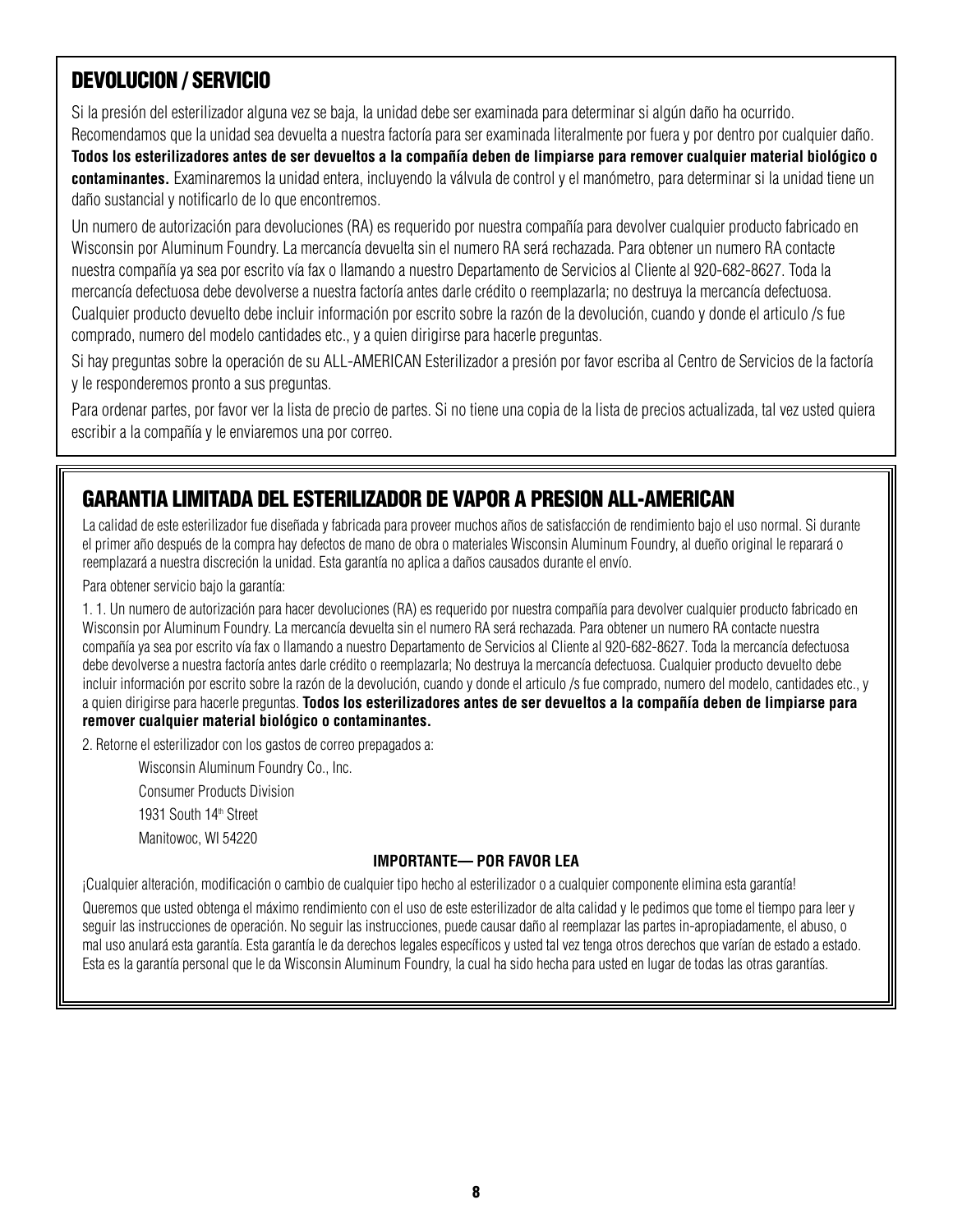## **LISTA DE PARTES PARA TODOS ESTERILIZADORES AMERICANOS DE VAPOR A PRESION**

| Parte No.  | <b>Descripción</b>                                                        |
|------------|---------------------------------------------------------------------------|
| 54         | Perno de la abrazadera pasador                                            |
| 55         | Pasador para el perno de la abrazadera                                    |
| 64         | Mariposa de baquelita                                                     |
| 65         | Válvula de control                                                        |
| <b>72S</b> | Manómetro del vapor del equipo                                            |
| 73         | Lentes para el manómetro del vapor (repuesto)                             |
| 76         | Mango de baquelita superior                                               |
| 77         | Tornillo del mango de baquelita superior                                  |
| 78         | Abrazadera del retenedor bayoneta                                         |
| 79         | Tornillo de la abrazadera del Retenedor bayoneta                          |
| 111        | Parrilla encaja <b>dentro</b> del recipiente de aluminio para 50X         |
| 151        | Parrilla encaja dentro del recipiente de aluminio para 75X                |
| 405        | Mango de lado, completo, para 75X                                         |
| 1010       | Tapón de Sobrepresión para el esterilizador, color rojo                   |
| 2050CS     | Válvula de seguridad de Exceso de presión                                 |
| 2155-15    | Tubo de aire de escape para 1915X                                         |
| 2155-25    | Tubo de aire de escape para 1925X                                         |
| 2155-41    | Tubo de aire de escape para 1941X                                         |
| 2162       | Recipiente de aluminio para 1925X                                         |
| 2163       | Recipiente de aluminio para 1915X                                         |
| 2164       | Recipiente de aluminio para 1941X                                         |
| *6054      | Termómetro, de acero, de doble escala, C escala 10-150°; F escala 50-300° |

\*La factoría cobra por la instalación del termómetro. Recomendamos que el termómetro sea reemplazados en al factoría. **LA COMPAÑIA NO ASUME NINGUNA GARANTIA O RESPONSABILIDAD POR EL FUNCIONAMIENTO APROPIADO POR PARTES QUE NO HAYAN SIDO INSTALADAS EN LA FACTORIA.**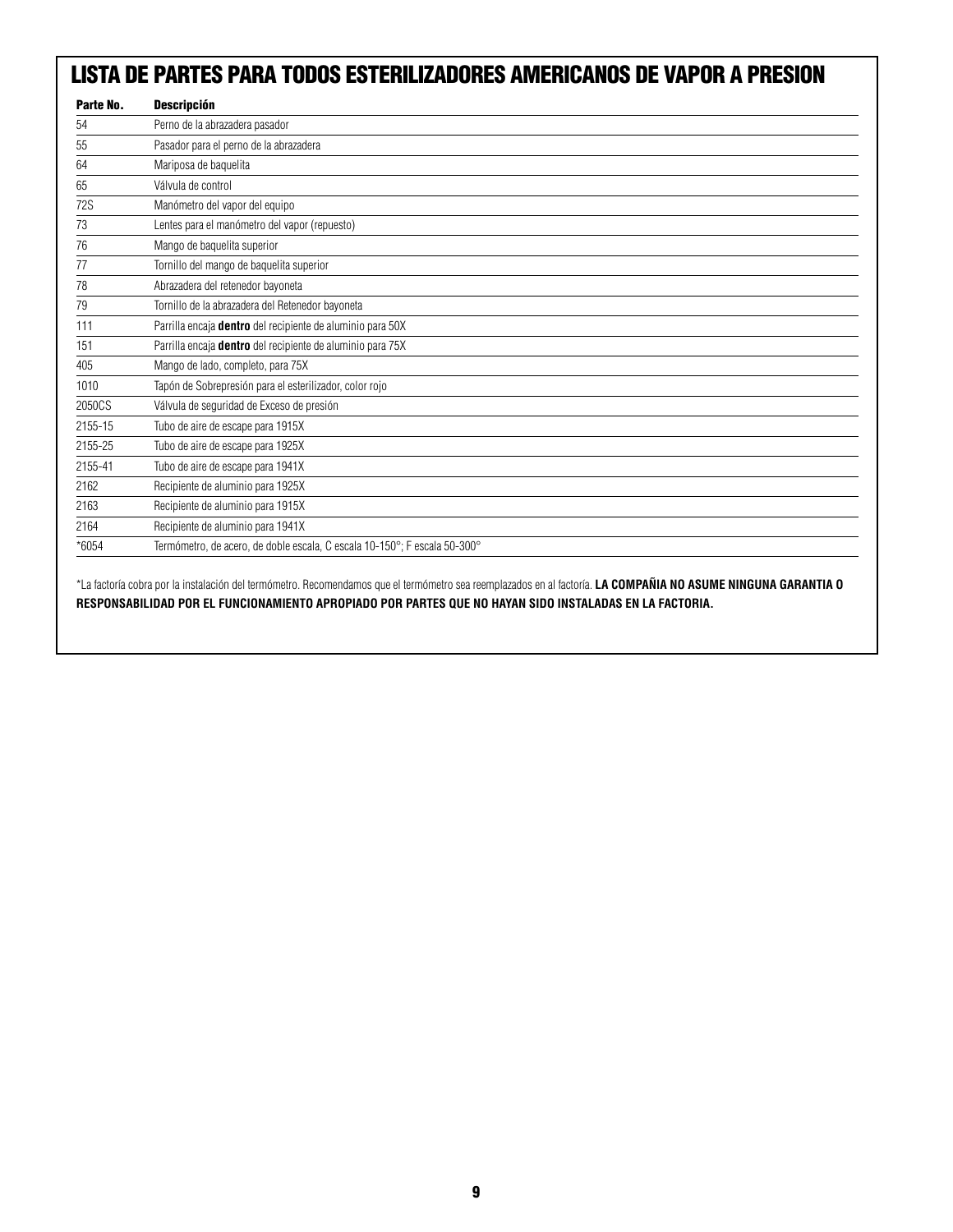## **ESPECIFICACIONES**



| Modelo 1915X (15 cuartos/14 litros) |                                         |
|-------------------------------------|-----------------------------------------|
| <b>Capacidad bruta</b>              | 15 cuartos 14 litros                    |
| Altura total                        | 121/4" / 31.2cm                         |
| Altura de fondo                     | 73/4" / 19.7cm                          |
| Diámetro interno                    | 125/8" / 32.1cm                         |
| Peso de la unidad                   | 15 lbs. / 6.8 kg.                       |
| Recipiente interno No. 2163         |                                         |
| Profundidad                         | 53/4" / 14.6cm                          |
| Diámetro interno                    | 111/8" / 28.3cm                         |
| Circunferencia                      | 35%" / 91.1cm                           |
| Capacidad                           | 9.5 cuartos/9 litros                    |
| Volumen                             | 550in <sup>3</sup> /9029cm <sup>3</sup> |
| Dimensiones Del cartón              | 151/2" x 141/2" x 131/2"                |
|                                     | 39.4cm x 36.8cm x 34.3cm                |
| Peso de envío                       | 21 lb. / 9.52kg.                        |
| 1 Paquete x unidad                  | Cubo: 1.76                              |

|                             | Modelo 1925X (25 cuartos/24 litros)        |
|-----------------------------|--------------------------------------------|
| <b>Capacidad bruta</b>      | 25 cuartos/24 litros                       |
| Altura total                | 163/4" / 42.5cm                            |
| Altura de fondo             | 121/4" / 31.2cm                            |
| Diámetro interno            | 125/8" / 32.1cm                            |
| Peso de la unidad           | 181/4 lbs. / 8.3kg                         |
| Recipiente interno No. 2162 |                                            |
| Profundidad                 | 101/4" / 26cm                              |
| Diámetro interno            | 111/8" / 28.3cm                            |
| Circunferencia              | 35%"/91.1cm                                |
| Capacidad                   | 17.6 cuartos/16.6 litros                   |
| Volumen                     | 1016in <sup>3</sup> /16,655cm <sup>3</sup> |
| Dimensiones Del cartón      | 151/2" x 141/2" x 181/2"                   |
|                             | 39.4cm x 36.8cm x 47cm                     |
| Peso de envío               | 25 lb. / 11.34kg.                          |
| 1 Paquete x unidad          | Cubo: 2.41                                 |



| Modelo 1941X (41 cuartos/39 litros) |                                            |
|-------------------------------------|--------------------------------------------|
| <b>Capacidad bruta</b>              | 41 cuartos/39 litros                       |
| Altura total                        | 19" / 48.3cm                               |
| Altura de fondo                     | 141/4" / 36.2cm                            |
| Diámetro interno                    | 151/4" / 38.7cm                            |
| Peso de la unidad                   | 33 lbs. / 15kg.                            |
| Recipiente interno No. 2164         |                                            |
| Profundidad                         | 101/2" / 26.7cm                            |
| Diámetro interno                    | 14" / 35.6cm                               |
| Circunferencia                      | 441/2" / 113cm                             |
| Capacidad                           | 27.9 cuartos/26.4 litros                   |
| Volumen                             | 1613in <sup>3</sup> /26,451cm <sup>3</sup> |
| Dimensiones Del cartón              | 19" x 19" x 201/2"                         |
|                                     | 48.3cm x 48.3cm x 52.1cm                   |
| Peso de envío                       | 43 lb. / 19.5kg.                           |
| 1 Paquete x unidad                  | Cubo: 4.28                                 |

## **MODELOS ELECTRICOS TAMBIÉN LOS HAY DISPONIBLES**



### **Modelo 25X (25 cuartos/24 litros)**

|                                                          | Modelo 25X-120: 120 Volt, 50/60 Hz1050 watts/8.75 amps |
|----------------------------------------------------------|--------------------------------------------------------|
|                                                          | Modelo 25X-240: 240 Volt, 50/60 Hz1050 watts/4.38 amps |
| Capacidad bruta                                          | 25 cuartos / 24 litros                                 |
| Altura total                                             | 163/4" / 42.5cm                                        |
| Altura de fondo                                          | 121/4" / 31.2cm                                        |
| Inside Diameter                                          | 125/8" / 32.1cm                                        |
| Peso de la unidad                                        | 26 lbs. / 11.8kg.                                      |
| Recipiente interno No. 2156                              |                                                        |
| Height                                                   | $8^{1/2}$ " / 21.6cm                                   |
| Diameter                                                 | 111/8" / 28.3cm                                        |
| Circunferencia                                           | 35%" / 91.1cm                                          |
| Capacidad                                                | 14.5 cuartos / 13.7 litros                             |
| Volumen                                                  | 835in <sup>3</sup> / 13,688cm <sup>3</sup>             |
| Dimensiones Del cartón                                   | 21" x 171/2" x 181/2"                                  |
|                                                          | 56.5cm x 44.5cm x 48.3cm                               |
| Peso de envío                                            | 31 lb. / 14.06kg.                                      |
| 1 Paquete x unidad                                       | Cubo: 3.93                                             |
| <b>Opcional base de soporte No. 2180</b> 2" / 5cm altura |                                                        |
| Diámetro exterior                                        | 123/4" / 32.4cm                                        |
| Diámetro interno                                         | 123/8" / 31.4cm                                        |
|                                                          | Elevación del esterilizador encima de la superficie    |
|                                                          | $13/s$ " / 3.5cm                                       |

#### **Modelo 50X (25 cuartos/24 litros)**

| Modelo 50X-120: 120 Volt, 50/60 Hz1650 watts/13.75 amps        |                                               |
|----------------------------------------------------------------|-----------------------------------------------|
| <b>Modelo 50X-240</b> : 240 Volt, 50/60 Hz1650 watts/6.88 amps |                                               |
| Capacidad bruta                                                | 25 cuartos / 24 litros                        |
| Altura total                                                   | 163/4" / 42.5cm                               |
| Altura de fondo                                                | 121/4" / 31.2cm                               |
| Diámetro interno                                               | 125/8" / 32.1cm                               |
| Peso de la unidad                                              | 29 lbs. / 13.2kg.                             |
| Recipiente interno No. 2156                                    |                                               |
| Height                                                         | $8^{1/2}$ " / 21.6cm                          |
| Diameter                                                       | 111/8" / 28.3cm                               |
| Circunferencia                                                 | 35%" / 91.1cm                                 |
| Capacidad                                                      | 14.5 cuartos / 13.7 litros                    |
| Volumen                                                        | $835$ in <sup>3</sup> / 13,688cm <sup>3</sup> |
| Dimensiones Del cartón                                         | 21" x 171/2" x 181/2"                         |
|                                                                | 56.5cm x 44.5cm x 48.3cm                      |
| Peso de envío                                                  | 34 lb./15.4kg.                                |
| 1 Paquete x unidad                                             | Cubo: 3.93                                    |
| Opcional base de soporte No. 2180 2" / 5cm altura              |                                               |
| Diámetro exterior                                              | 123/4" / 32.4cm                               |
| Diámetro interno                                               | 123/8" / 31.4cm                               |
| Elevación del esterilizador encima de la superficie            |                                               |
|                                                                | 13/s''/3.5cm                                  |
|                                                                |                                               |



### **Modelo 75X (41 cuartos/39 litros)**

|                                                      | Modelo 75X-120: 120 Volt, 50/60 Hz1650 watts/13.75 amps |
|------------------------------------------------------|---------------------------------------------------------|
|                                                      | Modelo 75X-240: 240 Volt, 50/60 Hz1650 watts/6.88 amps  |
| Gross Capacidad                                      | 41 cuartos / 39 litros                                  |
| Altura total                                         | 19" / 48.3cm                                            |
| Altura de fondo                                      | 141/4" / 36.2cm                                         |
| Diámetro interno                                     | 151/4" / 38.7cm                                         |
| Peso de la unidad                                    | 45 lbs. / 20.4kg.                                       |
| Recipiente interno No. 4156                          |                                                         |
| Height                                               | 101/4" / 26cm                                           |
| Diameter                                             | 14" / 35.6cm                                            |
| Circunferencia                                       | 441/2" / 113cm                                          |
| Capacidad                                            | 27.3 cuartos / 25.8 litros                              |
| Volumen                                              | 1578in <sup>3</sup> / 25,856cm <sup>3</sup>             |
| Dimensiones Del cartón                               | 24" x 24" x 21"                                         |
|                                                      | 61cm x 61cm x 53.3cm                                    |
| Peso de envío                                        | 51 lb. / 23.1kg.                                        |
| 1 Paquete x unidad                                   | Cubo: 7                                                 |
| Opcional base de soporte No. 4180 3" / 7.6cm altura  |                                                         |
| Diámetro exterior                                    | 161/4" / 41.3cm                                         |
| Diámetro interno                                     | 15" / 38.1cm                                            |
| EElevación del esterilizador encima de la superficie |                                                         |
|                                                      | 21/4" / 5.7cm                                           |